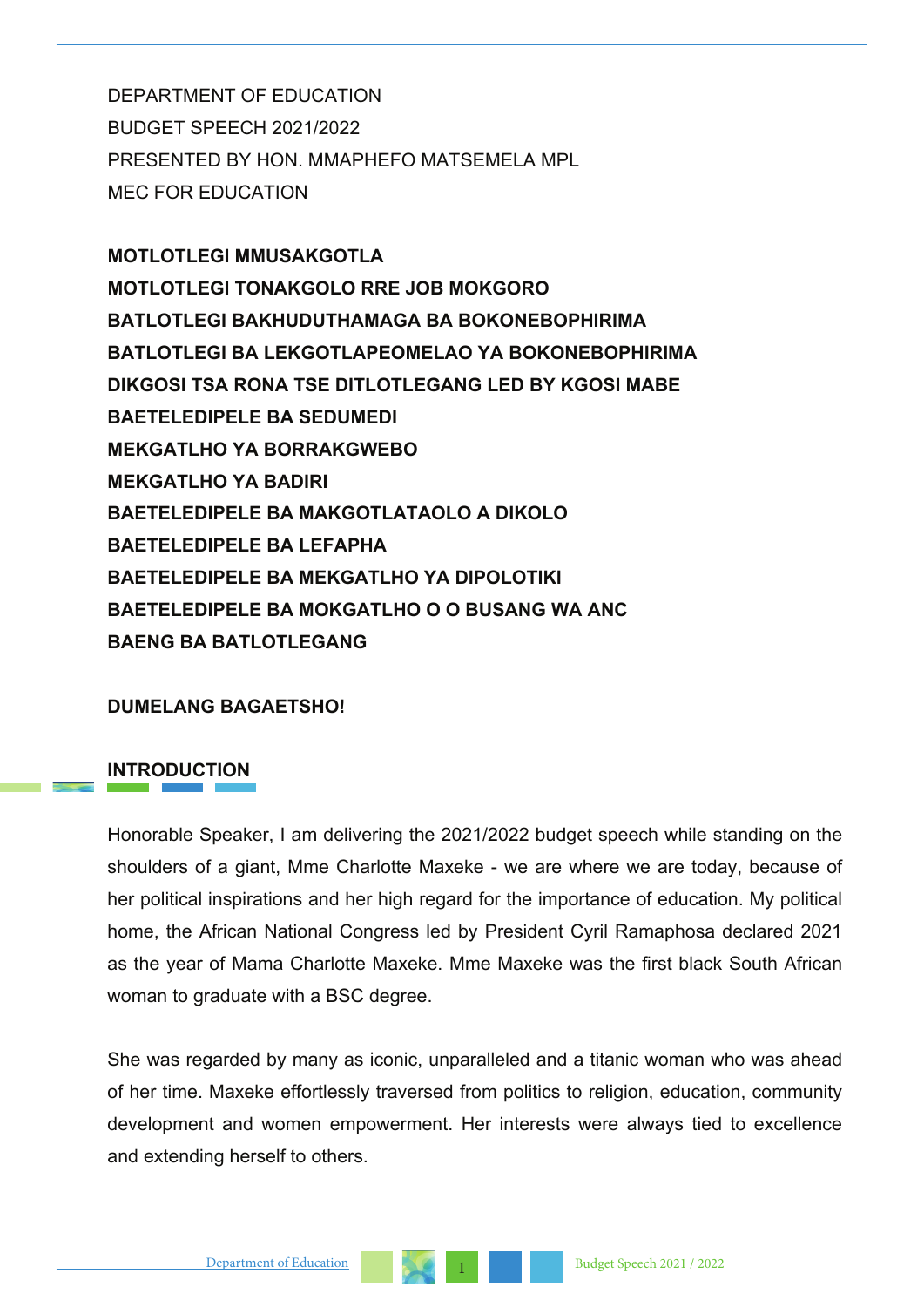Madam Speaker, that's why in the year that she would have turned 150-years-old, we honour her by ensuring that girl children succeed in all areas of learning, we will also increase the number of girls benefiting from the Fundza Lushalka bursary as another way of honouring Maxeke.

Furthermore, we will empower our female teachers through the Teacher Development programs. We know that girl learners never had opportunities enjoyed by our boy learners, with these opportunities we aim at leveling the playing fields. We would like to see companies owned by young women participating in the male dominated industry of construction, by building schools in our different communities.

Last year our learners experienced a hard time with their studies due to the unbearable Covid–19 pandemic. Learners stayed home for five months to avoid the spread of the virus. This led to the differentiated timetabling wherein they had to attend school on different days or weeks. Our performance as a province dropped from number 4 to number 5. This year we are still in the throes of the pandemic with a third wave on the horizon. Already, the basic education sector has had to suspend with immediate effect all the contact sport activities. We have committed that all our schools will without fail implement the Standard Operating Procedures which comprise of Non - pharmaceutical Interventions (NPI).

Maya Angelo in her poem, "Still I rise" emphasizes the spirit of "No surrender, No retreat" in the phase of huge challenges. There is no situation that will remain permanent; still we will rise after the pandemic.

Honorable Speaker, our schools are faced with the massive social challenges like bullying and Gender Based Violence. Since Education is a societal matter, I remain confident that through "Ngwana sejo o a tlhakanelwa" championed by Quality Learning and Teaching Campaign (QLTC), which mobilizes all stakeholders to participate in our programs, we shall triumph over these challenges. We intend on embarking on massive campaigns across the province creating awareness on these social ills. Every learner has a right to education and there is no one who should take it away either through bullying or Gender Based Violence.

Education remains the Apex Priority in the  $6<sup>th</sup>$  Administration; our country depends on the education sector to produce the skilled human capital for the economy. Our responsibility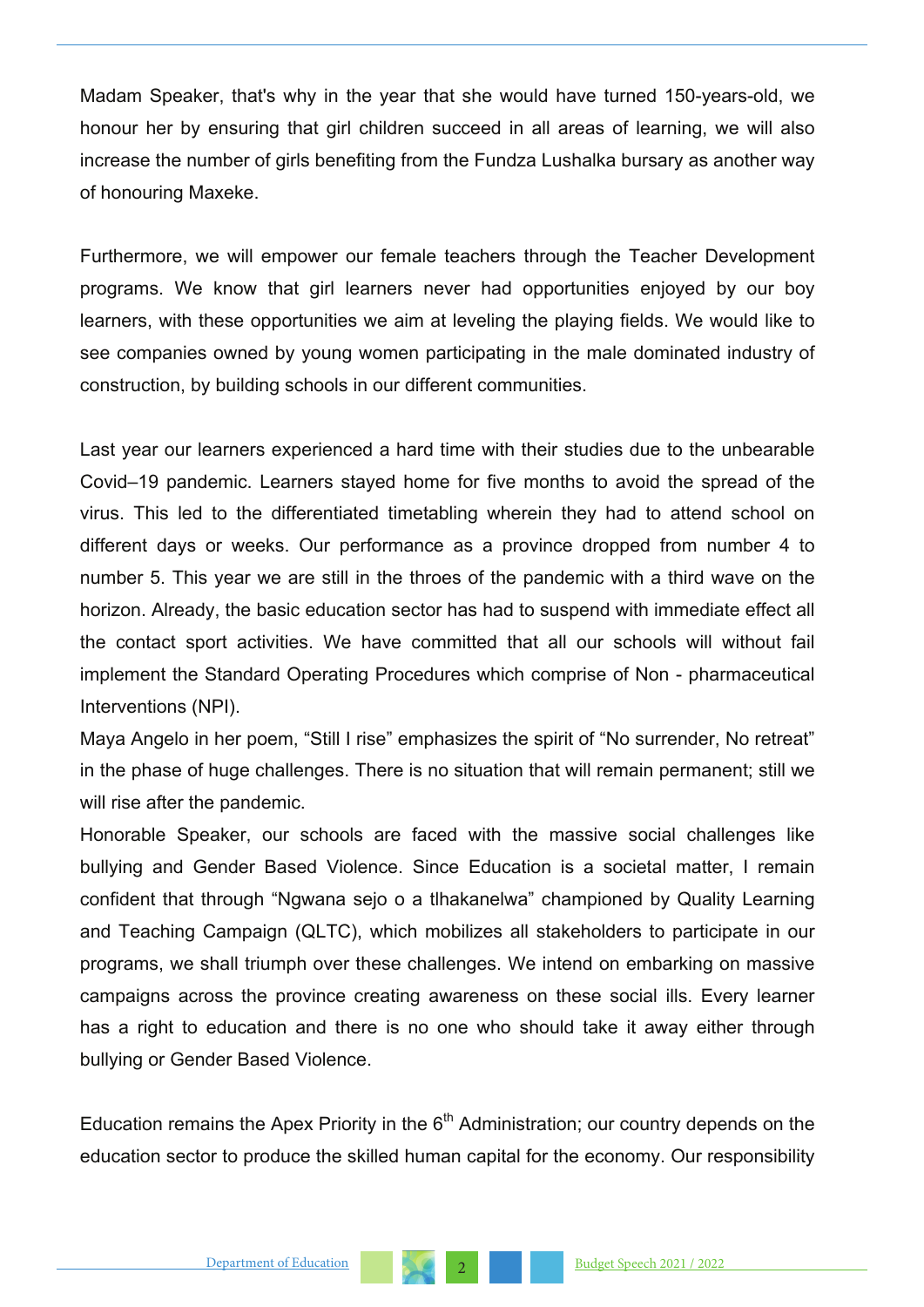is to continue producing learners contribute to the country's Gross Domestic Product to improve the economy. Nelson Mandela once said, "The power of education extends beyond the development of skills we need for economic success".

The Education sector has adopted a variety of priorities to ensure that every learner's right to education is protected. Since the entire world is moving fast towards the 4th Industrial Revolution (4IR), the sector has prioritized the usage of the Information and Communication Technology (ICT) in schools. During the 2020 academic year, Covid-19 disrupted teaching and learning in most of the schools across the country. In most areas remote teaching and learning could not take place during the hard lockdown due to lack of resources.

To mitigate the impact of Covid-19 on the education system, the North West Department of Education procured 30 292 tablets for Grade 12 learners and 1 198 laptops for Grade 12 teachers. The intervention is done with the view of enhancing teaching and learning in and outside the classroom environment.

Madam Speaker, we should continue to appreciate the private sector that continues to work with us in ensuring that we provide quality education to learners at all times by building schools of high quality. I want to convey my sincerest gratitude to those mining houses that have collaborated on a 50 – 50 partnership with the department in building the schools infrastructure, namely, Royal Bafokeng Platinum, Samancor and Impala Platinum Mine. I also want to take this opportunity to express our gratitude to both MTN SA Foundation and Vodacom for their varied donations that included electronic gadgets, data and content to our schools.

Honorable Speaker, we should remember that this budget speech is held exactly on the day when the Organization of African Unity (OAU) was established on 25 May 1963 in Addis Ababa, Ethiopia, with 32 signatory governments. One of the main heads for OAU's establishment was Kwame Nkrumah of Ghana. Education remained central for all nations' development in those years, and even today for the emancipation of our population education is key.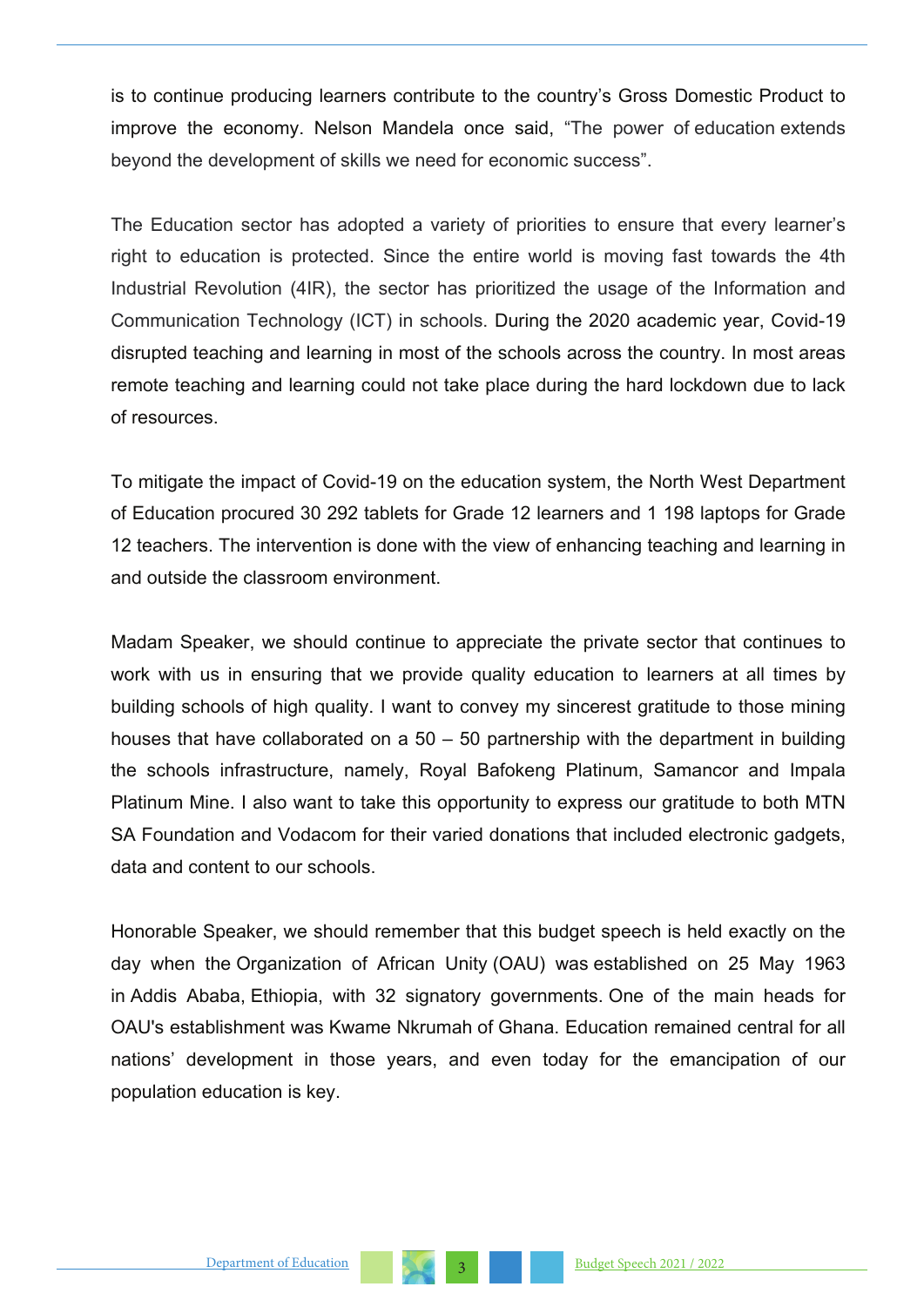Madam Speaker and Honorable Members, the Budget Vote we are presenting is underpinned by a consolidation of our work, and on guiding and deepening learning and teaching in this new era where teaching extends beyond the classroom. We are, however, ready to vigorously confront these persistent challenges within the basic education sector. Today, we stand in front of this august House to seek a fresh mandate for our programs during the 2021/2022 Medium Term Expenditure Framework (MTEF) period.

The Department received a budget allocation of **R18 011 179 000** for the 2021/2022 financial year, an increment of 1.8% from the allocation of **R17 688 797 000** received in 2020/2021.

Whilst considering the impact of the equitable share reductions, the approved 2021 MTEF allocation will ensure that the Department is capacitated to sustain the delivery of key priority programs in line with the constitutional mandate. The Department will therefore re-assess its programs and identify apex priorities that will maximize the impact of service delivery within the current fiscal framework and ensure alignment with the State of the Nation and State of the Province pronouncements. All these mandates and sector deliverables are aligned to *the National Development Plan and towards the realisation of Schooling 2025.*

Madam Speaker, that there is even an increment in the department's budget in the wake of the pandemic's negative impact on the fiscus, demonstrates clearly the Sixth Administration's commitment to educating the African child.

As it is common knowledge, Madam Speaker, *the greater portion of the budget allocation is apportioned for Compensation of Employees which the main cost driver is given the nature of the department's service delivery mandate.* 

*Having said that, Madam Speaker, the breakdown of allocations per Program for the 2021/2022 financial year is as follows:* 

**Program 1: Administration (R939 886 000)** NINE HUNDRED AND THIRTY-NINE MILLION, EIGHT HUNDRED AND EIGHTY-SIX THOUSAND RAND

Honorable Speaker, the broad and complex Education system needs constant improvement in its administration functions to enable delivery of the highest possible quality in teaching and learning. It is essential to have strong administration systems for

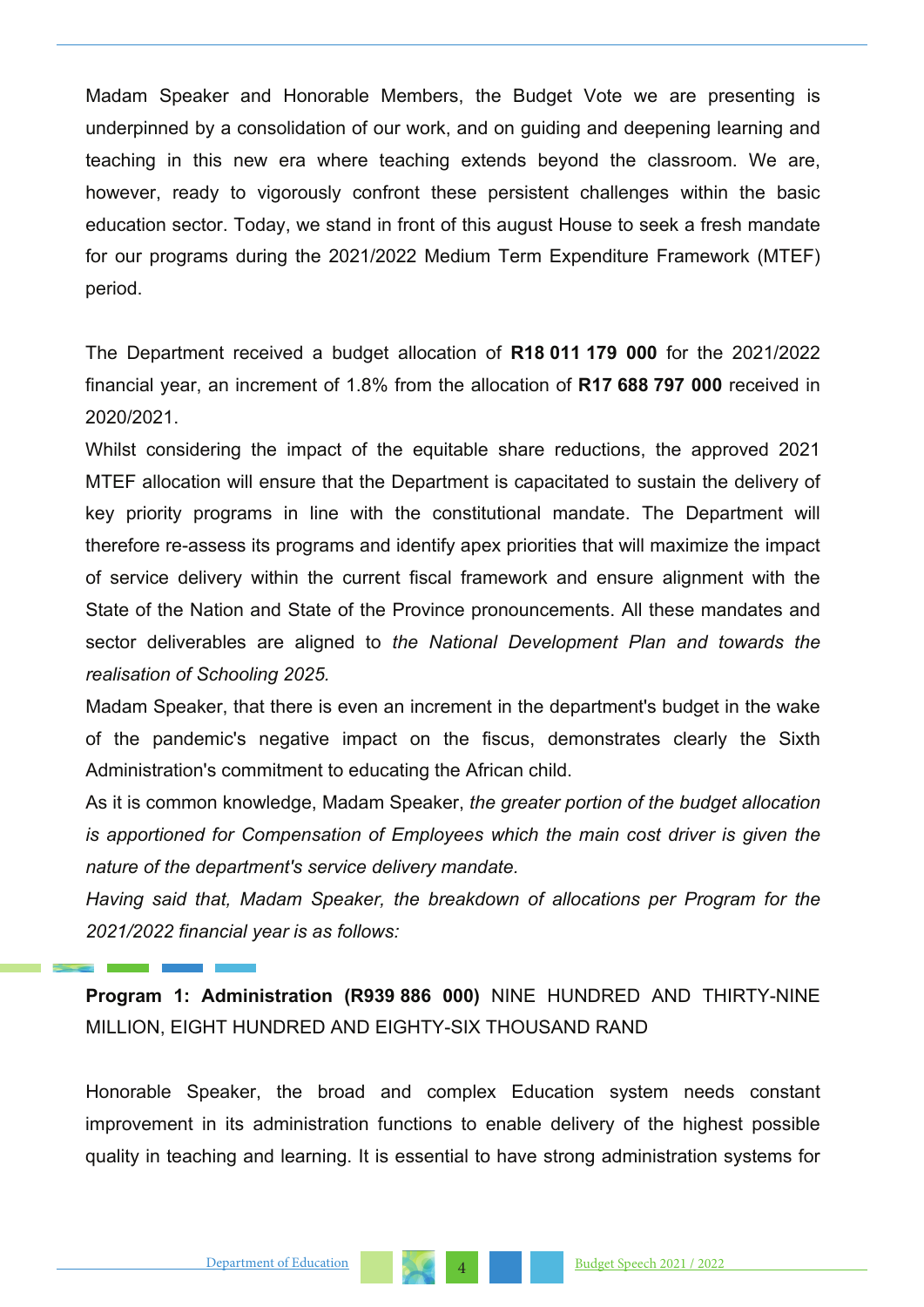managing finances, risk and human resources. I am proud to say that in spite of the numerous challenges, the Department has for seven consecutive years received Unqualified Audit opinions from the Auditor-General.

As a sign of our commitment to work towards a clean audit report, we are strengthening governance, risk management and internal control as well as high ethical values. Internal Audit is being capacitated in terms of staffing to intensify monitoring of key controls and compulsory implementation of Post Audit Action Plan.

In the previous financial year, Internal Audit issued over 30 reports comprising of both assurance and consulting engagements. The reports issued included Pre-audit of tenders above R10 million, Special audit on procurement of COVID 19 PPEs; Ordering and Delivery of Learner Teacher Support Material; Occupational Health and Safety, Supply Chain Management processes, Infrastructure Audit; ICT Governance status; Corporate Governance Status in the Department; Risk Management Audit Consulting (Development of COVID 19 Risk register); review of draft Financial statements, the Annual Report and Performance Information.

Furthermore, the Department's Risk Management Unit will guide management to deal with potential risks that may compromise systems and service delivery. The unithas identified Top 10 Strategic risks which includes Infrastructure Delivery for this financial year. Strategic Risk Register also includes a plan of action in relation to continuity during Covid-19 pandemic at school level and offices. Mitigation strategies to combat all identified risks are in place and will be monitored continuously.

A combination of all these controls and monitoring strategies will ensure that the Department is on a forward trajectory, because our mandate is to deliver curriculum that will create a better tomorrow for the African child.

In the mid-1940s as the world approached the end of the Second World War, Madam Speaker, then British Prime Minister, Winston Churchill, was credited with having said "Never let a good crisis go to waste."

What is inspiring about Churchill's quote is that it causes you to look for a silver lining during a crisis and to seek opportunities where they might not have been before.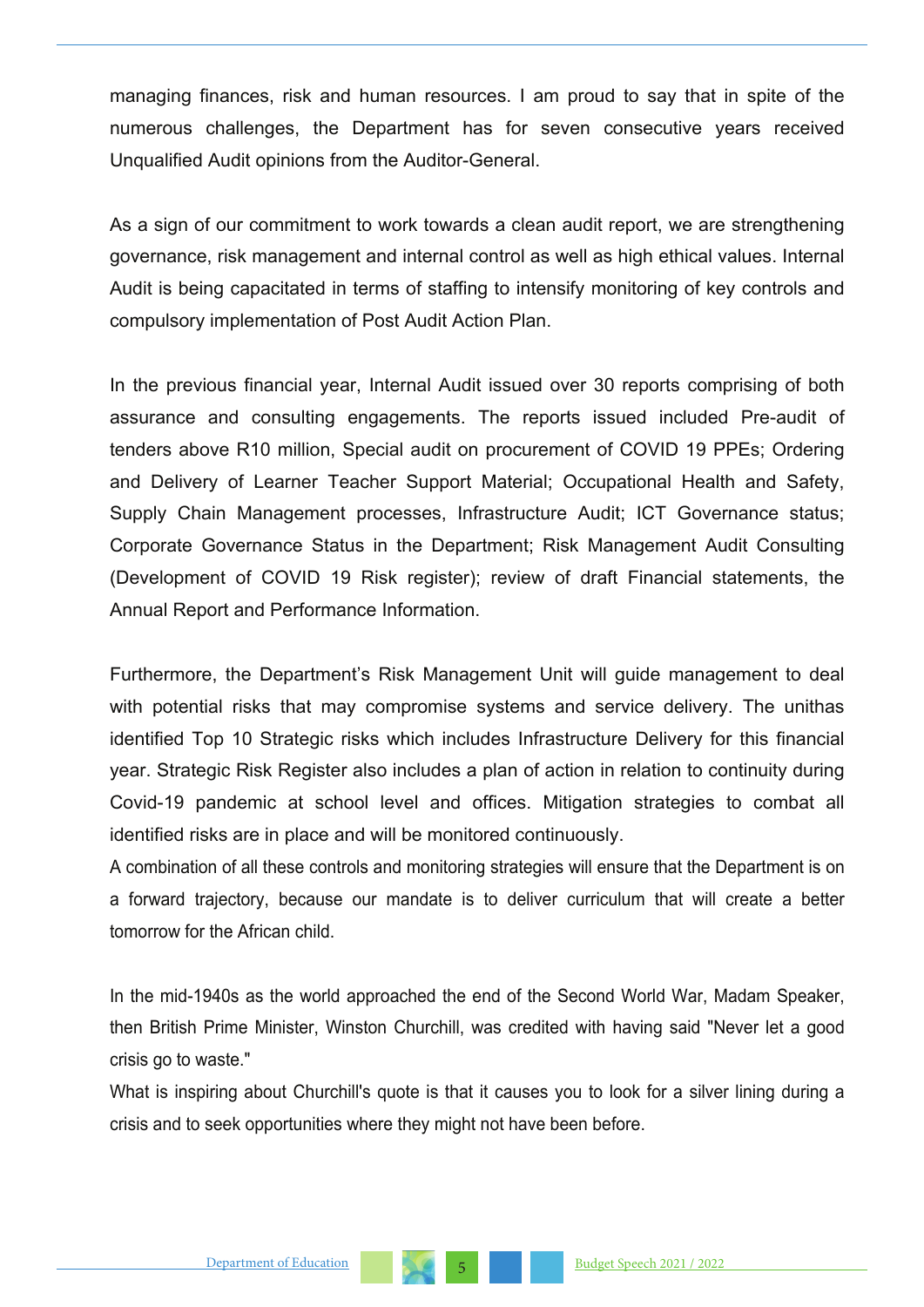This pandemic with all its challenges, Madam Speaker, has afforded the Department an opportunity to build different and better schools. As a result, we will be fast-tracking our ICT rollout in schools in line with the dictates of the 4th Industrial Revolution (4IR). Plans are afoot to spend R12 million to connect 75% of our schools through WiFi and broadband for learning in this financial year. It will be a significant leap from the current 25%, and we hope to reach 100% in the 2022 financial year.

To that end, the Department will provide Internet connection to all Quintile 1 to 3 schools (836 in total) through WiFi and Broadband using fibre where available and mobile broadband. This will ensure all learners (638 801) in these no-fee schools, that constitute 75% of our learner population, are catered for.

Following a feasibility study on the project, the Department is now ready to go out on tender. The process is expected to be concluded at the end of September 2021.

Furthermore, to mitigate the pandemic's impact on learning, the department provided a total of 30 292 tablets to the Grade 12 learners for interactive learning. Distribution per district based on learner enrolment was as follows:

Bojanala 11 907,

Ngaka Modiri Molema 8 243,

Dr Kenneth Kaunda 4 870 and,

Dr Ruth Segomotsi Mompati 5 272.

A total of 100 Schools participating in the Maths, Science and Technology (MST) grant were provided with Local Access Network (LAN) through WiFi for interaction with learners during lessons.

Partnership of the department with network providers benefitted schools through donation of devices for use by both the teachers and learners. MTN donated 100 tablets to 10 schools including sim cards with 500MB data for a month, and will provide BA Seobi Secondary School in JB Marks with a virtual classroom solution. The Vodacom partnership has provided e-schooling content to schools in the Rustenburg, Kagisano Molopo and Mafikeng Sub districts. The following schools received sim cards and routers from Vodacom that enables learners to create a shortcut to accessing content at Tirelong, Kgatsheng, HF Tlou, Charora, Keledi, Matale, Matetenene.

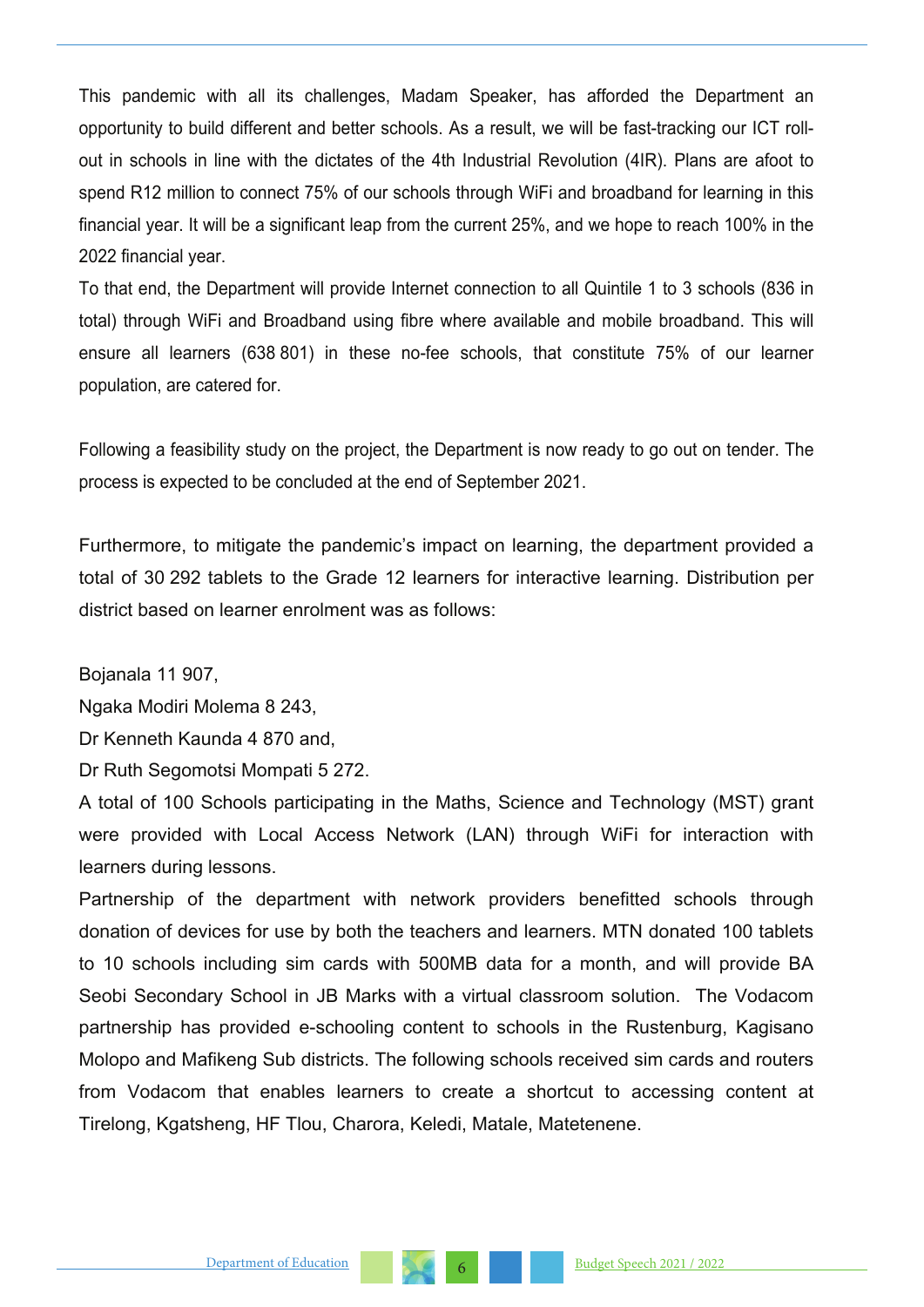Honourable Speaker, the Departments efforts to fill vacant posts, address the issue of temporary teachers and making sure there is a teacher in every class for all subjects as required by the enrolment of learners, the Department has since 2019 translated**1988** temporary teachers to permanent in terms of the Education Labour Relations Council (ELRC) Collective Agreement (CA) No 4 of 2018.

An additional **2100** temporary teachers were translated to permanent as at March 2021. There are currently **545** temporary teachers who qualify to be made permanent in terms of the Collective Agreement. The Provincial Education Labour Relation Council (PELRC sitting of the  $27<sup>th</sup>$  of November 2020) had adopted the time line (Schedule) congruent with the provision of the Collective Agreement because the implementation of this Collective Agreement is continuous.

A management plan to effect the translations/absorptions is in place – the plan covers three periods, the first of which is already underway is from April to September, the second will cover October to December and will be followed by the January to March scheduled for next year.

The Department has further translated **376** contract Public Service Act employees to permanent in terms of section 186(1)(b) of the Labour Relations Act read with the Department of Public Service and Administration (DPSA) circular on the Appointment of Temporary Employees in the Public Service. We have appointed 146 FunzaLushaka bursary graduates who were provided with bursaries to qualify as teachers.

The training budget allocation was R 21 647 000 due to COVID-19. In 2020/2021, the department hosted 50 new interns. Subsequently, training targets were adjusted downwards and this resulted in training of only 301 employees. Programs included induction, change management, excel and emotional intelligence.

In 2021/2022 the Department will host 50 new interns and provide them with training on Breaking Barriers to Employment. Training will be provided to 500 employees focusing on induction, advanced excel, change management, ethics and anti-corruption, infrastructure planning and monitoring systems. Employees will be granted time off- to study Part-time as part of skills development. The Department will continue to recruit youth interested in entering the teaching profession to apply for the Basic Education Funza Lushaka Bursary Scheme.

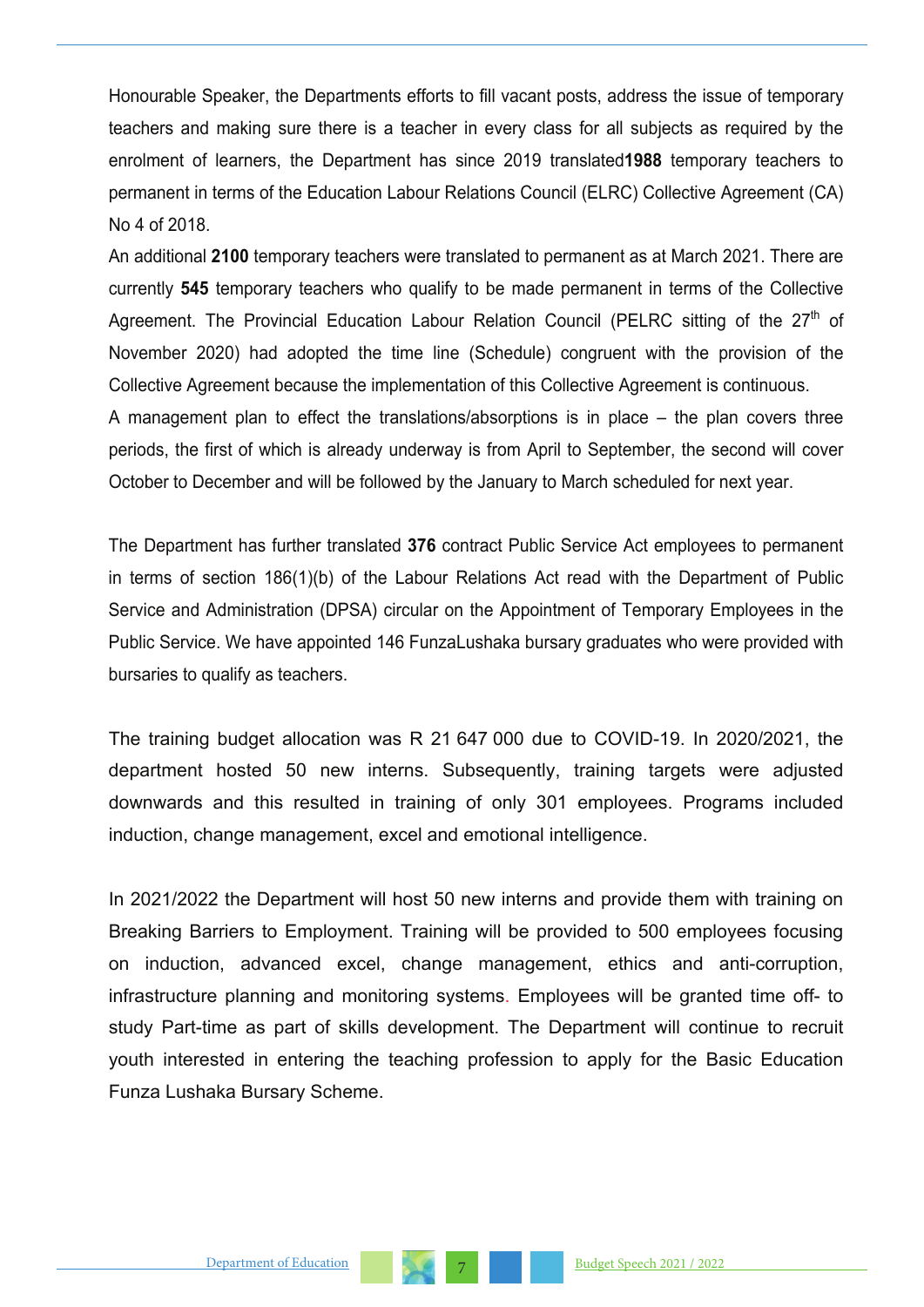The ETDP SETA will continue its partnership with the department by funding the training of 80 unemployed youth as teachers with Setswana as a priority. Forty (40) employees without professional qualifications will be funded by ETDP SETA to study towards a degree in Public Management. This follows last year's success in which 41 employees obtained Higher Certificate in Public Management. In addition, ETDPSETA in conjunction with the department's Employee Health and Wellness Program will train staff in Emotional Intelligence and Stress Management to deal with the impact of Covid-19 pandemic.

Motlotlegi Mmusakgotla, the Department of Education cares about every individual in its school community and that everyone deserves a safe environment. To that end, the Department is in the process of procuring Security Services for our 11 Mega farm schools, 32 Special schools, and all Departmental Offices. Owing to financial constrains the Department is unable to offer security services at all our schools, but will strive to towards universal provision of security service in the near future.

In our effort to address the backlog of litigation, Madam Speaker, the Directorate Legal Services was able to defend the contingent liability that was sitting at R189 545 923.89 by finalizing 15 cases. The Directorate will continue to vet all contracts signed by the Department and ensure sound legal instruments are in place.

**Program 2: Public Ordinary School Education (R13 587 364 000)** THIRTEEN BILLION, FIVE HUNDRED AND EIGHTY-SEVEN MILLION, THREE HUNDRED AND SIXTY-FOUR THOUSAND RAND

In order to address teachers' development needs, the National Teacher Strategy for 2021/2022 focuses more on empowering both institution-based and office- based educators to effectively use ICT platforms for the delivery of curriculum. An amount of R24 064 300 has been allocated to the Directorate Professional Educator Development Services to improve teacher capacity and practices. The Provincial Teacher Development Institute will this financial year be funded accordingly to enable it to coordinate and deliver all National and Provincial Priority Continuous Professional Development Programs.

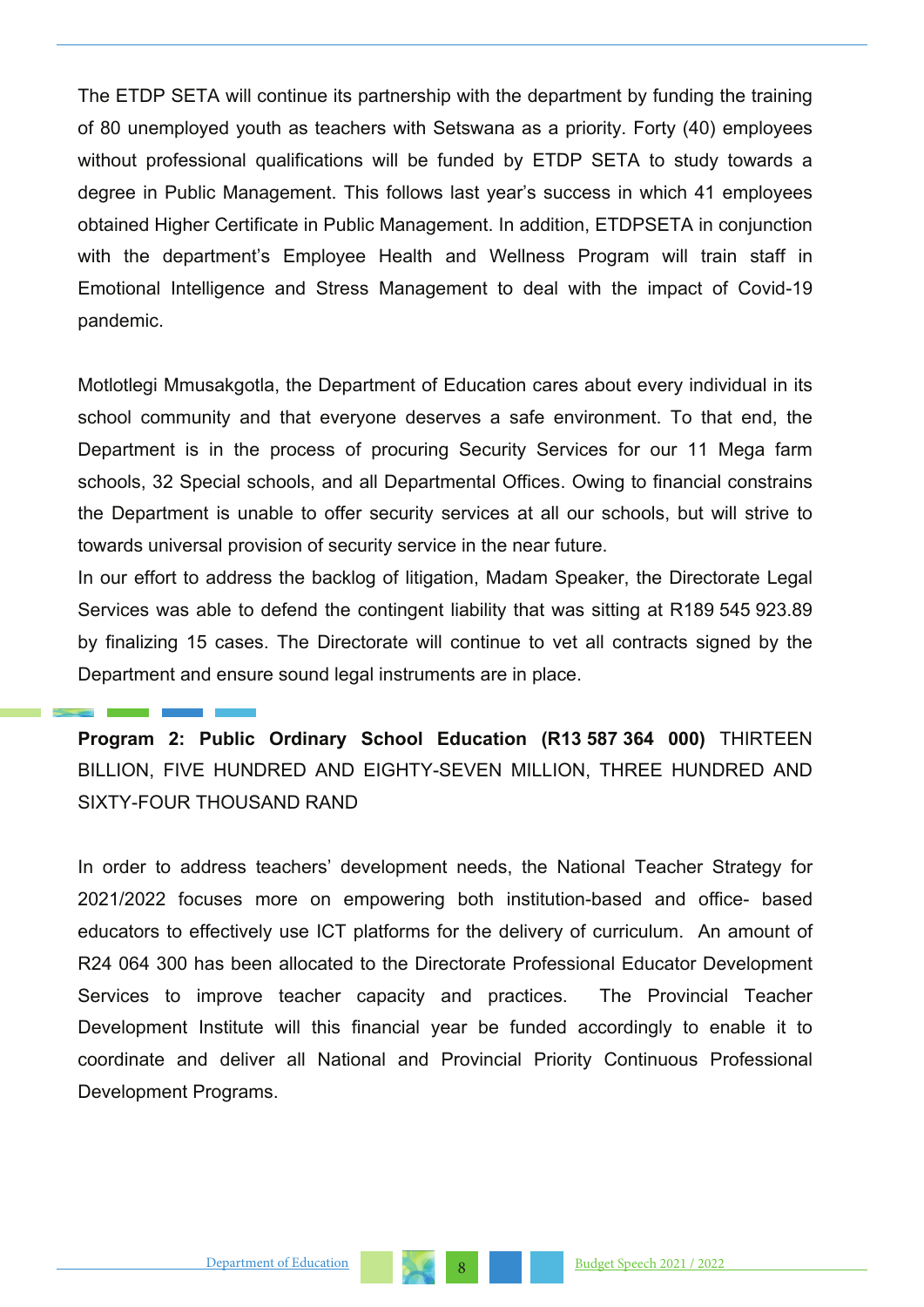The allocated R40 521 000 Maths, Science and Technology(MST) grant will be used to provide teaching and learning resources to the 100 schools identified for the next three years starting 2021/2022 financial year in the following categories:

- 19 Technical Schools
- 41 Science Schools
- 40 Primary schools.

Priority will be given to the following key focus areas:

- Provisioning of resources to the 10 schools piloting Occupational Technical subjects,
- Resources for implementation of Coding and Robotics in the 40 primary schools and
- Supply of science equipment to improve the teaching of Maths and Science.

To promote the focus school's initiative,

- Four (4) schools will be funded to expand the teaching of Agricultural Sciences by introducing two additional subjects in the field (Agricultural Management Practices and Agricultural Technology).

- Mathematics teaching in the Grade 9 class will be supported through extra tuition to promote participation in the Mathematics and Science in the FET phase.

Madam Speaker, the **Learner Attainment Improvement Programmed (LAIP) remains key to addressing learning gaps and other challenges that arise** from the curriculum trimmings in 2020 due the lockdown. To that end, R 120 527 800 allocation will go towards interventions to assist learners with learning challenges.

The province will conduct extra classes that will provide comprehensive revision programs to close learning gaps. Holiday classes will target more learners than in the past, the autumn classes that took place for 7 days from 23 April to 01 May were attended by 30 687 learners representing 73% of the total Grade 12 enrolment since the majority of learners were identified as vulnerable.

There will be a system wide intervention for learners in critical grades and subjects to address the previous year learning losses.

Schools that are presenting the first Grade 12 class will receive orientation on the curriculum management towards improved performance.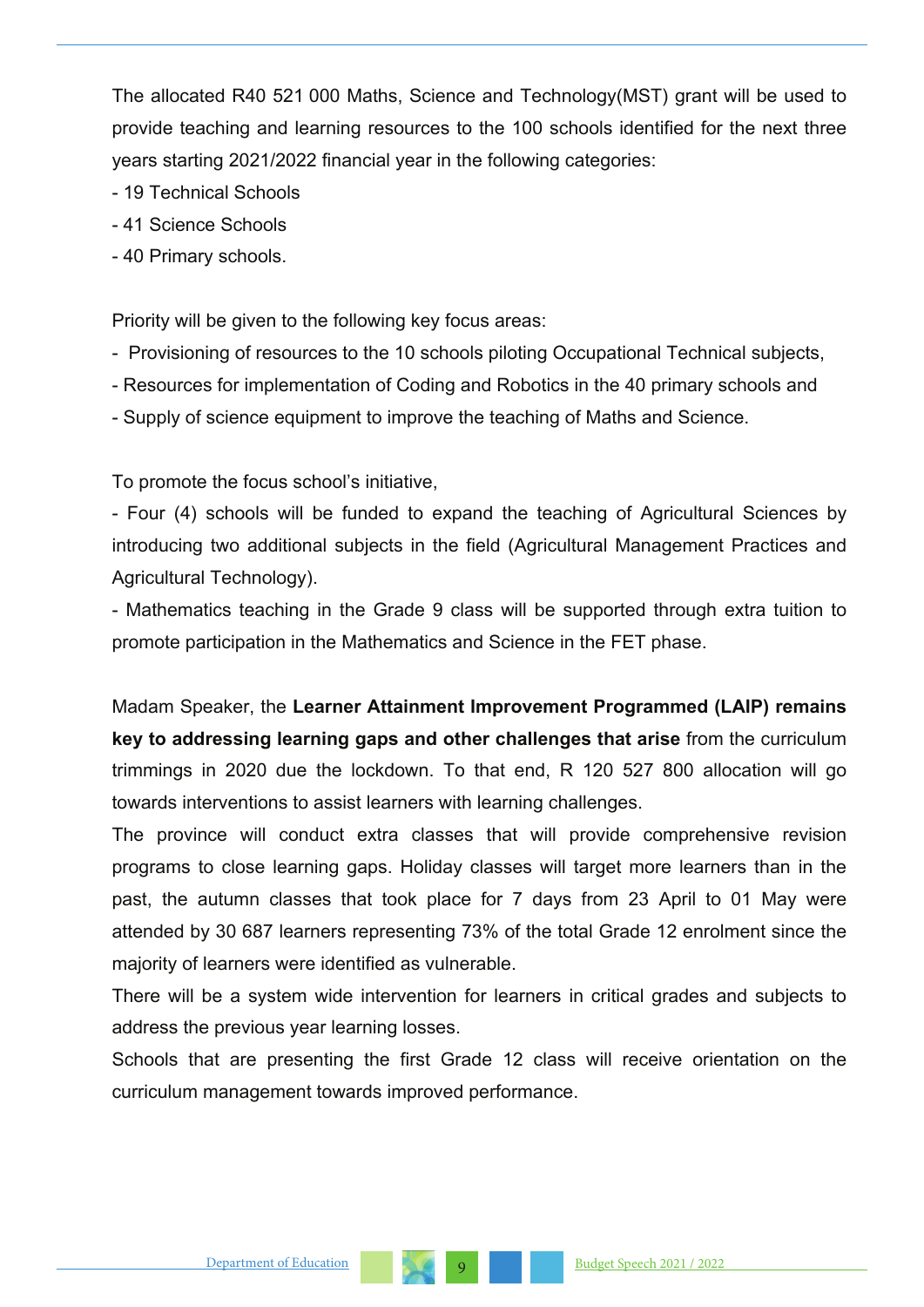Efforts to provide a library to every school are continuing, Madam Speaker, with 25 schools identified annually, so far, 100 libraries have been established. For the current financial year, 25 more schools have been identified:

- Bojanala 8,
- Dr Kenneth Kaunda 5,
- NgakaModiriMolema 7
- Dr Ruth SegomotsiMompati 5,

The allocated R 8 942 018 will be used to ensure availability of books and associated materials to promote reading in response to the presidential pronouncement of ensuring reading with comprehension for all learners in the early grades.

The department will also embark on rebranding the nine Japanese donated mobile library busses to make them more appealing and attractive to learners to promote the reading initiatives. We will further use the allocated budget to honor all the international and national reading and library days such as the World Book Day, Library Week and International Read Aloud Day.

Motlotlegi Mmusakgotla, an amount of R4 045 000 was used to hold successful the 2020/2021 School Governing Body (SGB) elections throughout the province. The allocation was used to, among others; develop materials, meetings including monitoring and supporting schools to undertake the elections in the best possible way. Furthermore, Madam Speaker, the 2021/2022 allocation of R3 088 328 will be used on induction programs for the newly elected SGBs and appointed School Management Teams. In addition, there will be capacity building of SGBs, SMTs and RCLs.

In a continuous effort to ensure that best performing schools keep at the highest level and that underperforming ones experience a marked improvement, the Department of Basic Education resuscitated Whole School Evaluation (WSE) in 2019 and its operations started in 2020 under the directorate Institutional Development Services. Madam Speaker, two members were seconded to start the unit to carry out school evaluations. The following activities are planned for the 2021/22 financial year:

Carry out Thematic Evaluation to under-performing Primary and Secondary Schools Train Circuit Managers and Institutional Governance Support officials on School Self Evaluation (SSE) and School Improvement Planning (SIP)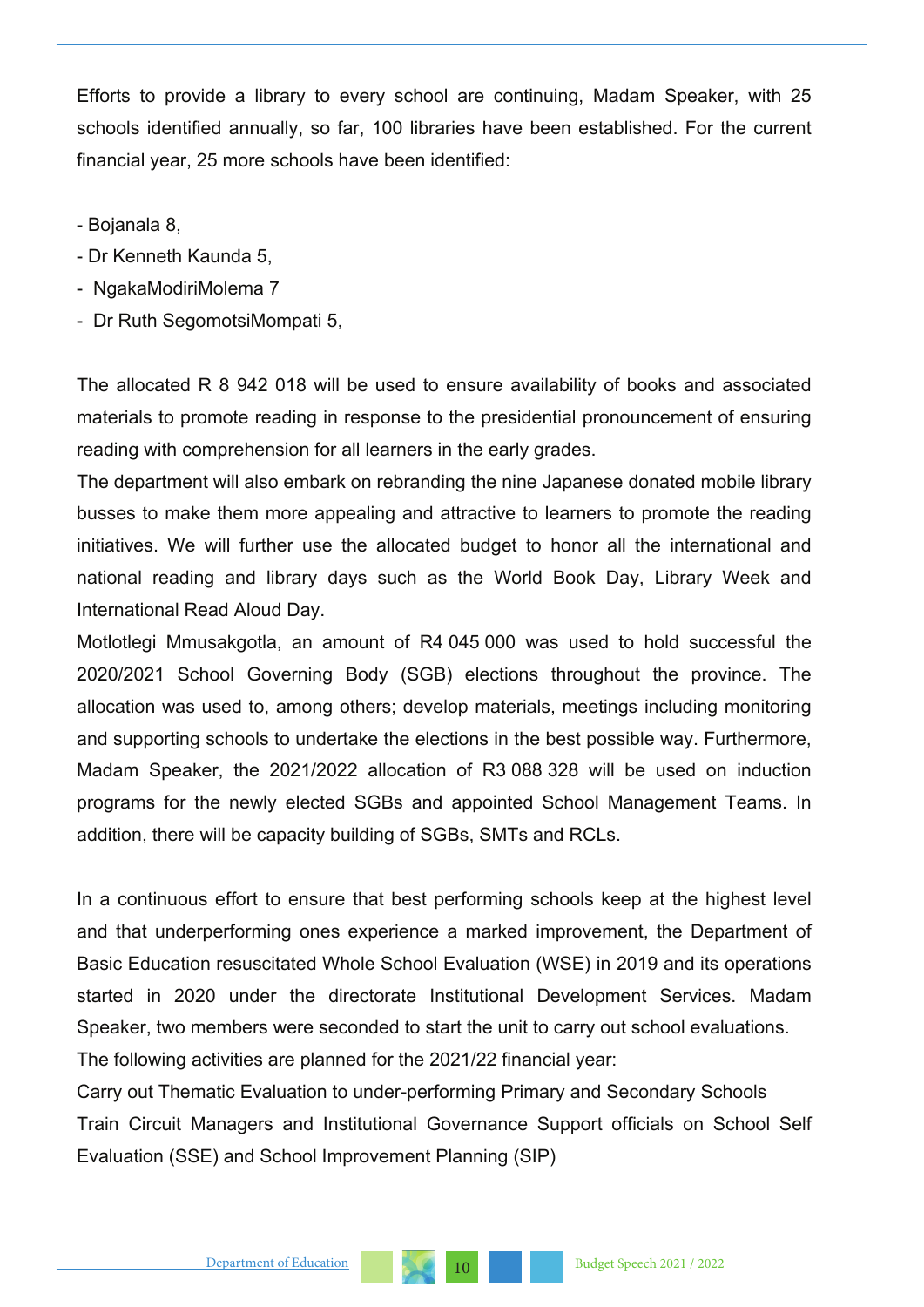Train School Management Teams (SMTs) on SSE and SIP Monitor Implementation of SIP in schools Develop WSE on-line resources

The learner transport and school safety budget for 2021/2022 is R1 649 510. The budget will be utilized for crime prevention and safety and security resource material for 120 schools and learner transport resource materials and for continuation of drug testing workshops, bullying workshops and alternatives methods for corporal punishment as per Operational Plan.

Five hundred schools benefited from workshops and the remaining 900 will be trained from 2021 to 2022. To combat the ever-increasing cases of bullying, schools will be clustered per Sub – districts for purposes of awareness campaigns that will be conducted throughout the year.

Honorable Speaker, 2020 was not a good year for School Enrichment Programs due to COVID-19 pandemic; fortunately we managed to stage the Transnet Football Tournament at district level. At least 30 schools participated and two victorious schools per district received football playing attire, golf shirts, soccer balls and equipment from the Transnet Sport Foundation.

In addition, the eight schools also received 8 362 face masks. And, 34 applications for bursaries were received and after the selection process, five learners were invited to interviews, two learners, namely: Amogelang Setsome (male) from Boitekong Secondary School received R 20 800 and has registered for Boiler-making N1 at Mankwe Orbit TVET College and Kamogelo Gwai (female) from Platinum Village Secondary School received R 50 800 and has registered for BA Education at Wits University.

The Transnet Rural and Farm Sport Program are introduced in two districts, Ngaka Modiri Molema and Dr. Kenneth Kaunda for the 2021-2022 financial year. The Program will run for five years in the afore-mentioned districts. Learners will be developed in the following codes: Football, Netball, Chess and Athletics. Teachers will be capacitated in coaching, umpiring and administration of sport. All school sport activities for School Enrichment Programs had resumed for the current financial year and there was hope to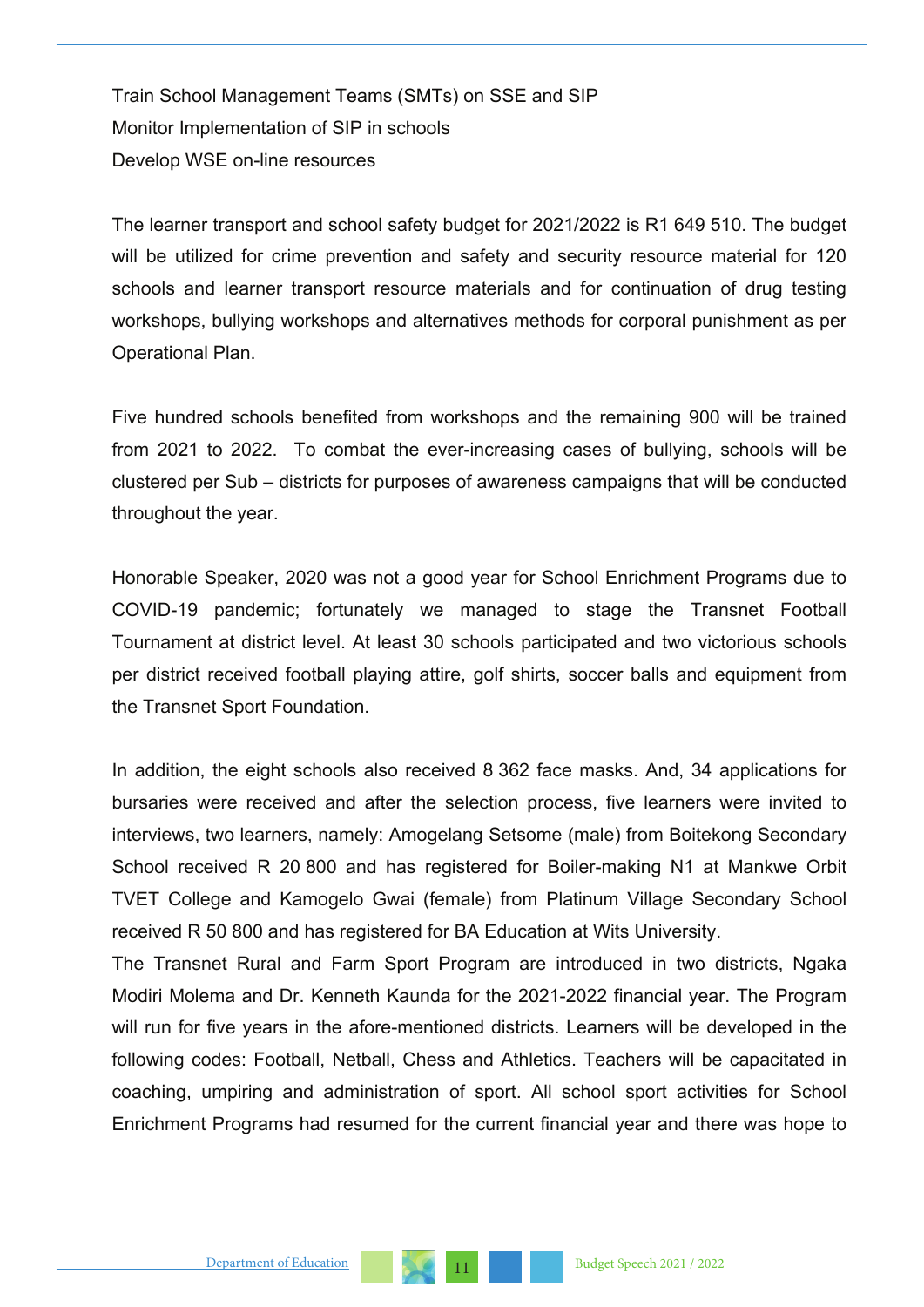unearth raw talent in our schools before all contact sport activities were suspended with immediate effect because Covid-19infections.

Madam Speaker, the Department procured and distributed sanitary pads to 116 979-girl learners in quintile 1-3 schools. This effort was aimed at ensuring that vulnerable adolescent girls did not miss school during menstruation period, and eventually drop out because of menstruation-related issues. In this financial year an allocation of R17 075 000 has been set aside to ensure that vulnerable teenage girls did not lose learning days and their self-confidence which may negatively affect their academic performance.

In the 2021/2022, Quality Learning and Teaching Campaign (QLTC) received R825 900 to continue with mass mobilisation of stakeholders in line with "Ngwana Sejo oa Tlhakanelwa" to support the education sector to implement the priorities and objectives by:

Strengthening the QLTC structures and ensuring the functionality at all levels especially in identified COVID 19 hotspot areas, as they were affected by the pandemic.

Training of schools to ensure that their structures are functional and ensure that the stakeholders understand their roles and responsibilities and support the schools in addressing the challenges and identified needs.

Ensure that monitoring and support of structures is conducted and reports reach relevant offices and department for intervention and support.

In collaboration with National Education Collaboration Trust (NECT) we will train Ward Committee members and QLTC stakeholders on Psychosocial Support (PSST) in order to provide counseling to families affected by the pandemic.

Strengthen the collaboration with the Department of Home Affairs and the Department of Social Development to address the challenge of undocumented learners and foreign learners who are denied access to schools.

The priests who are serving in the Provincial QLTC Steering Committee will be deployed to Grade 12 camps and motivate Grade 12 learners to remain focused and not be distracted by the pandemic and other social ills.

Work together with other Directorates in advocating the Education Programs to parents, school communities and society at large and Mobilise the business sectors, NGOs and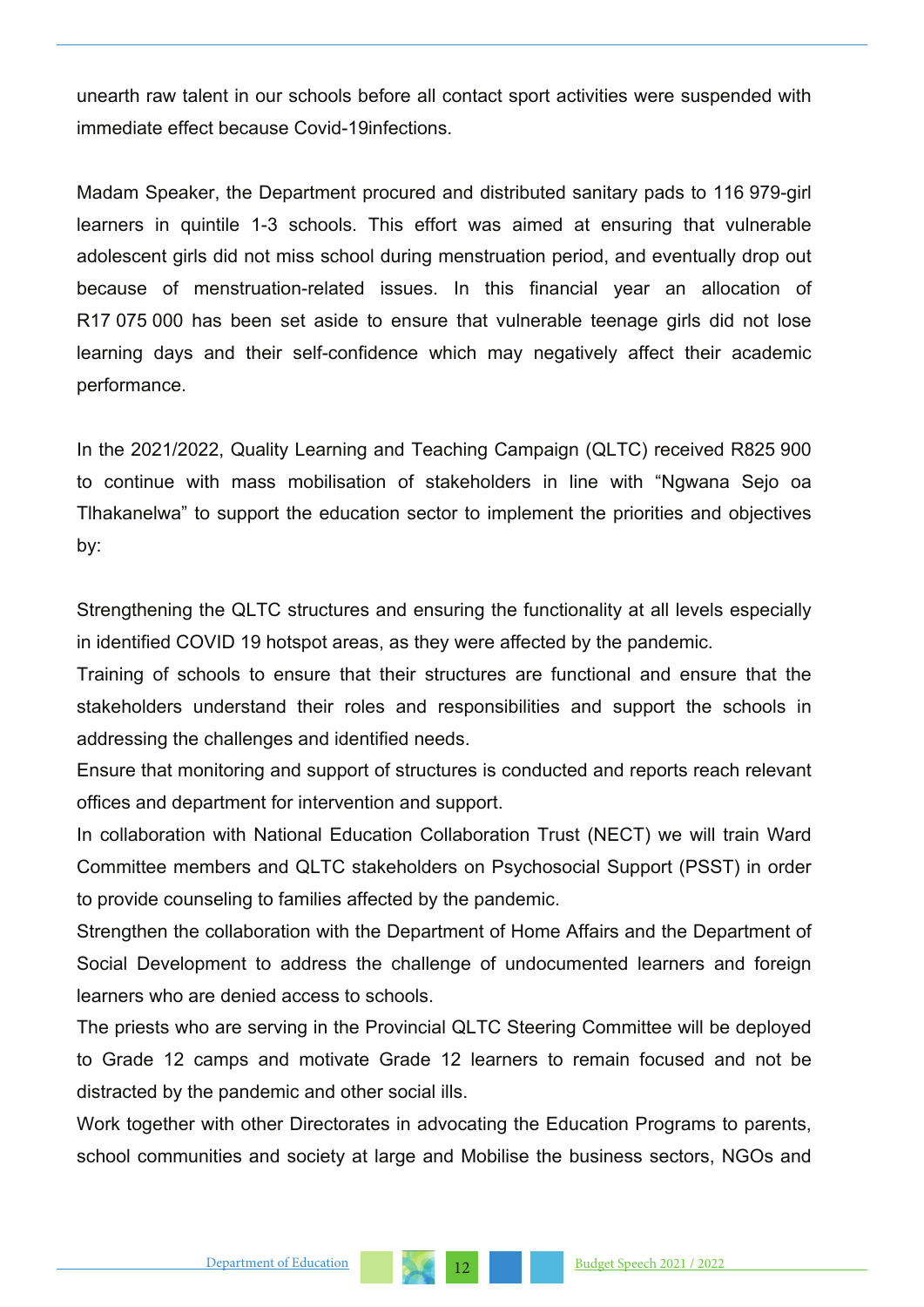individuals to adopt schools and learners especially child headed families and orphans so that they can access education without any hindrances.

The school nutrition budget for 2021 /2022 financial year is R545 755 000. The National School Nutrition Program (NSNP) which feeds 748 112 learners in 1332 schools has been so successful that the Department is now piloting breakfast meals at 40 schools (10 per district) in the province. The budget for each primary school learner is R2.60 per day and for each secondary learner is R3.30 per day. Money is transferred from province (Head Office) directly to**1303** public ordinary schools and **28** selected special schools per month. The province created jobs for **4 4558** Voluntary **Food** Handlers earning a stipend of R1 566 per month for the period of **one year.** The Voluntary Food Handler's contract was extended by one year, because we could not train new Voluntary Food Handlers for 2021-2022 financial year due to CPOVID-19**.**

| <b>DISTRICT</b>     | <b>NUMBER OF</b> | <b>NUMBER OF FOOD</b> | <b>NUMBER OF LEARNERS</b> |
|---------------------|------------------|-----------------------|---------------------------|
|                     | <b>SCHOOLS</b>   | <b>HANDLERS</b>       |                           |
| <b>BOJANALA</b>     | 497              | 1 7 2 8               | 287 083                   |
| <b>DR KENNETH</b>   | 158              | 729                   | 127 757                   |
| <b>KAUDA</b>        |                  |                       |                           |
| <b>DR RUTH</b>      | 273              | 841                   | 132 976                   |
| <b>SEGOMOTSI</b>    |                  |                       |                           |
| <b>MOMPATI</b>      |                  |                       |                           |
| <b>NGAKA MODIRI</b> | 404              | 1260                  | 200 296                   |
| <b>MOLEMA</b>       |                  |                       |                           |
| <b>TOTALS</b>       | 1332             | 4458                  | 748 112                   |

|  |  | The numbers of learners benefiting from the Program are as follows |
|--|--|--------------------------------------------------------------------|
|--|--|--------------------------------------------------------------------|

**Program3: Independent School Subsidies (R36 894 000**) THIRTY-SIX MILLION, EIGHT HUNDRED AND NINETY-FOUR THOUSAND RAND

Honourable Speaker, a total amount of R34 971 000 was used for supporting the 31 subsidized schools for the financial year 2020/2021. An amount of R36 894 000 was allocated again to only 31 Subsidized Independent School without adding any of the submitted new applications - 28 Primary Phase and 14 Secondary phase. These schools will receive money transfers quarterly as per the National Norms and Standards for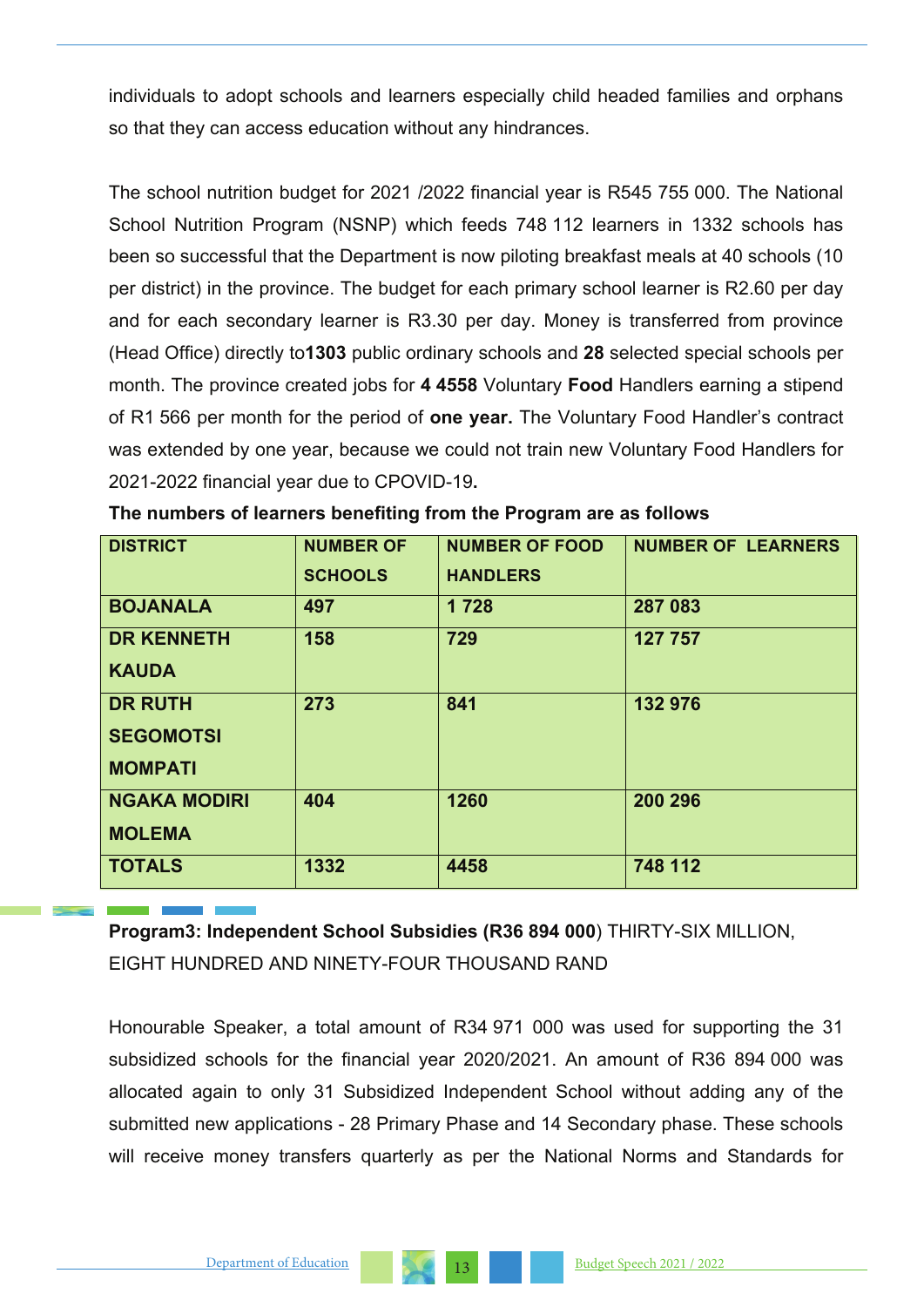School Funding. The Department will also strengthen its monitoring to these schools including to the Non-Subsidized schools. The schools will be audited and headcounts of all learners will be conducted at every independent school.

**Program 4: Public Special School Education (R755 239 000)** SEVEN HUNDRED AND FIFTY-FIVE MILLION, TWO HUNDRED AND THIRTY-NINE THOUSAND RAND

Madam Speaker, for 2021/2022 financial year, the Department has set aside an amount of R755, 239 million. The funds will be used to resuscitate 40 Full Service Schools and four Special Schools as Resource Centers as per Circular S4 0f 2019 and the running and maintenance of 32 Special Schools, the budget will also be utilized for the provisioning of Assistive Devices, learner transport subsidy, as well as the provisioning of vehicles to special school.

A conditional grant for Learners with Severe to Profound Intellectual Disabilities (LSPID) of R18, 317 million is allocated to benefit Learners at targeted 33 care centers. A Provincial Coordinator and 13 Itinerant Outreach Team Members have been appointed permanently. Learners with Severe to Profound Intellectual Disabilities at targeted care centers will be introduced to the Learning Program and will have access to therapeutic and psychosocial support services that will enable them to improve their participation in learning. Funds will also be utilized for procurement of PPE's for caregivers, LSPID and outreach team members.

**Program 5: Early Childhood Development** (**R697 849 000)** SIX HUNDREND AND NINETY-SEVEN MILLION, EIGHT HUNDRED AND FORTY-NINE THOUSAND RAND

Madam Speaker, whilst the Early Childhood Development (ECD) function shift process is unfolding between the Department of Social Development and the Department of Education, the ECD unit in the Department will continue to subsidize the 104 ECD centers from its 2021/2022 allocation. The Department anticipates more funding to this programme as funds must follow function once the ECD Function Shift is concluded. Studies have indicated that delays in cognitive and overall development before schooling can have long lasting and costly consequences for children, families and society. To ensure that this crucial early development takes place, the unit will do the following: •The Program of EPWP will appoint 178 Classroom Assistants towards job creation,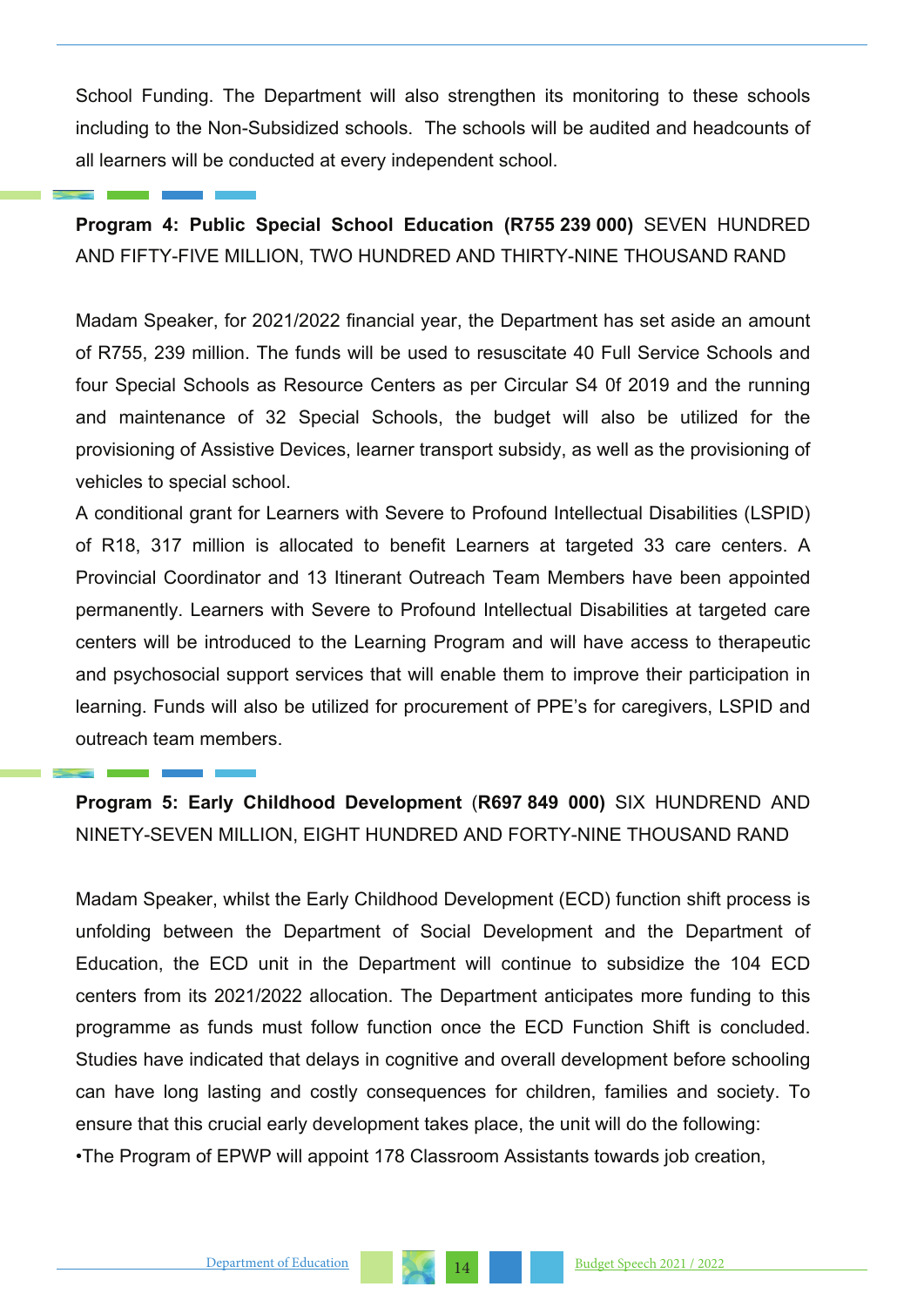•Capacitate 400 Practitioners from ECD Centre's and 200 Grade R teachers on National Curriculum Framework (birth to 4 year olds), Curriculum, and Assessment Policy respectively

•Provide Educational Resources for 300 primary schools.

**Program 6: Infrastructure Development (R1 160 486 000)** ONE BILLION, ONE HUNDRED AND SIXTY MILLION, FOUR HUNDRED AND EIGHTY-SIX THOUSAND RAND

Owing to the advent of the pandemic, Departmental infrastructure plan for 2020/2021 had to be amended in line with new Covid-19 protocols. The Department had to accelerate progress in relation to construction of new and replacement school, provision of water, electricity and sanitation. Securing good quality education within the Covid-19 prescripts, the following Non-negotiables were done:

58 Schools were provided with proper Sanitation facilities.

70 Schools were provided with high security perimeter fence

222 schools were provided with water infrastructure

307 classrooms have been provided to alleviate overcrowding in various schools

172 schools had benefited from minor maintenance program

The reduction of school infrastructure backlogs is one of the main priorities of government as emphasised by the provincial government.

In the current financial year, the reduction of school infrastructure backlog remains a priority of the provincial government. Our plans will include reducing the number of small schools, and as an effort to improve the quality of education for farm learners:

- Construction of Thulare Secondary with a Hostel in Lebotlwane village has commenced - Construction of Rysmierbult Mega School is expected to start in the fourth quarter.

Honourable Speaker, the Department will continue collaborations and partnerships with mining companies and other businesses for valuable contribution towards improving infrastructure.

The construction of Waterkloof primary and secondary schools has commenced through Rand on Rand funding (50-50 partnership) from both the department and Royal Bafokeng Platinum.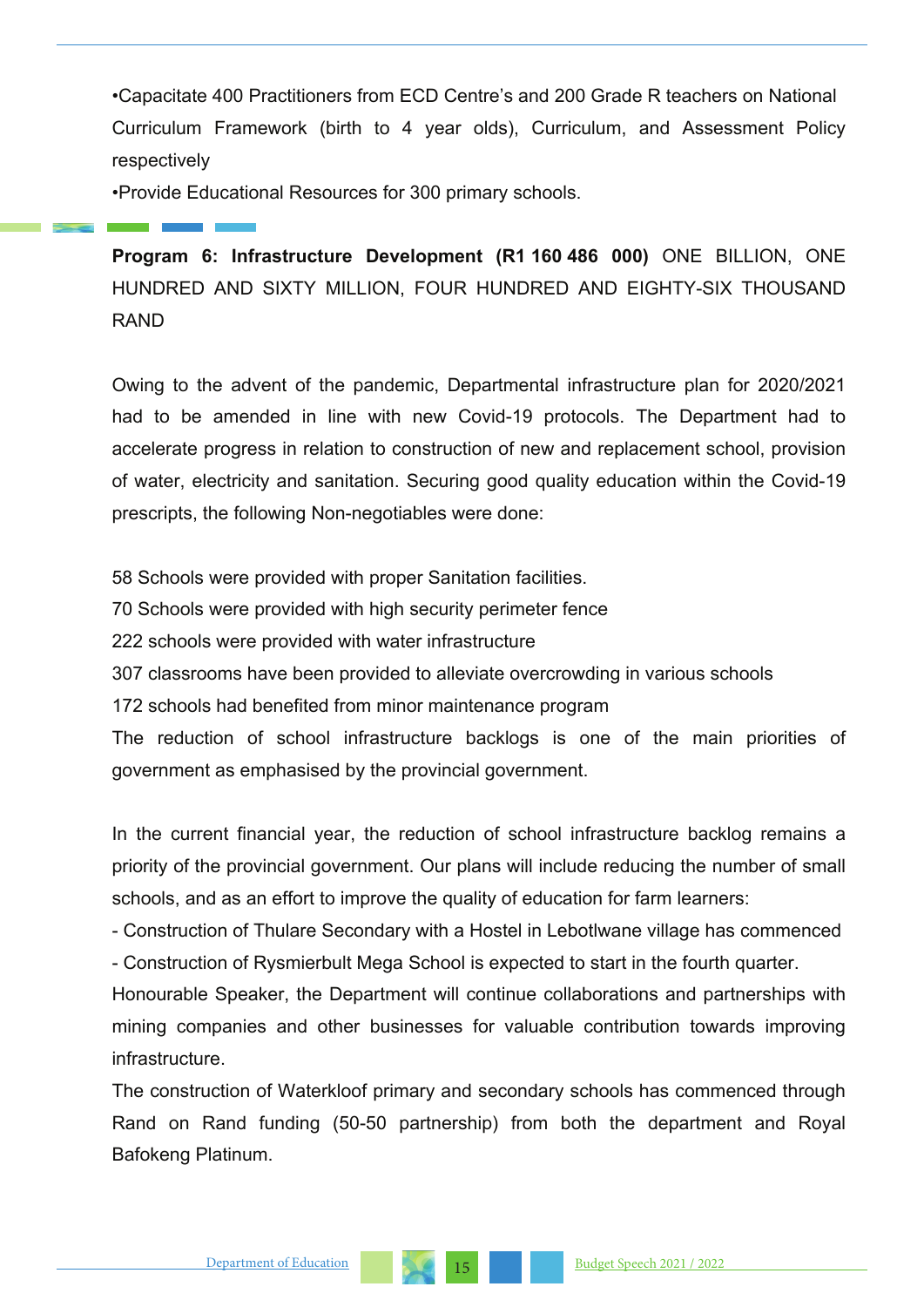Construction of school kitchens at Mothutlung Secondary, IB DAMONS Primary, Botlhabelo Secondary,Tshepagalang Secondary School in partnership with samancor, has commenced and is expected to be completed by the second quarter ofthis year.

Kutlwanong School for the Deaf's major renovations of classrooms, kitchen and Hostels has commenced through partnership with Impala Platinum mines and is expected to be completed in this financial cycle.

Our infrastructure Development projects for 2021/2022 financial year will be rolled out as follows:

# **Newly Built and Replacement Schools** (R 614 million**)**

R 614 million is budgeted for planning and construction of thirty-three (33) schools' multiyear new and replacement of schools' projects

# **Repairs and Renovations (**R 42 million**)**

R15 million for the repairs and renovations of storm damaged schools and R27 million for construction and renovation of six (6) schools. The renovation of Onkgopotse Tiro Combined hostels for boys has reached practical completion and the department is in the process to rehabilitate the girls' hostels. Nietverdient Hostel and Moedwil Combined school will be rehabilitated in this financial year.

# **Upgrades and Additions (**R342 million**)**

R342 million is budgeted for Upgrades and Additions in various Schools which is distributed as follows:

R 155 million allocated for additions (240) classrooms including new and replacement

R 49 million for full service in (15) schools

R30 million for Fencing of (95) schools.

R 10 million for (16) Grade R

R8 million for hostel upgrades (Nietverdiend and Onkgopotse Tiro Girls Hostel)

R 15 million for water augmentation and tankering

R10 million for additions for special schools

R65 million for sanitation projects including demolitions of pit latrines

**Maintenance (**R100 million**) is allocated to schools for day-to-day maintenance.**

**R40 million is allocated for schools condition assessment, while R22 million is allocated for infrastructure capacitation.**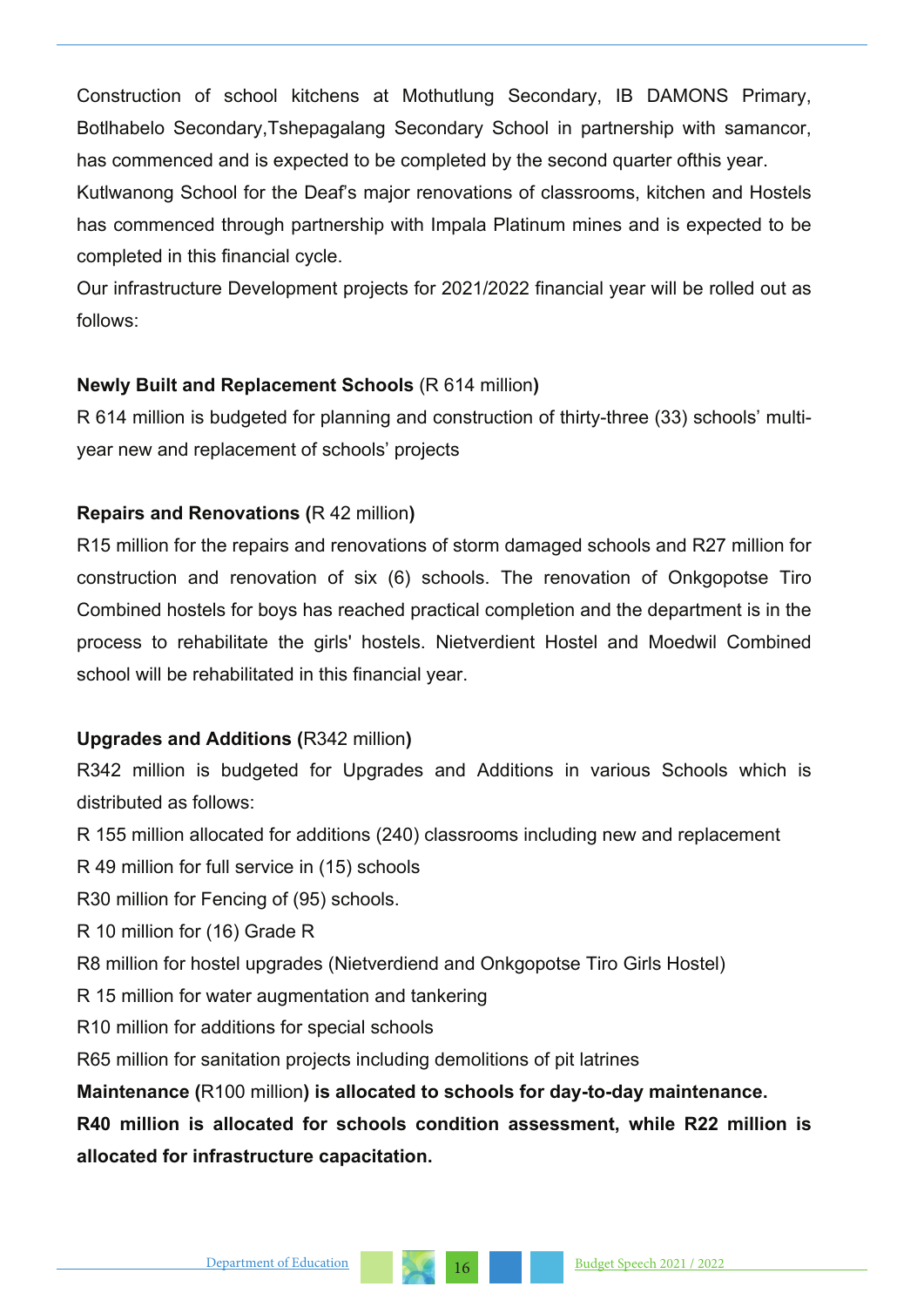#### **Special Schools**

The Department has started with plans for replacement of existing asbestos hostels**.**  Coligny Special school is one of the schools with asbestos hostels and has been in our plans for some time, and was impacted by change of scope from alternative method of building to conventional methods. I am glad to announce that the project is allocated R17 250 million for construction to start this financial year.

Rekgonne Bapo Special **(**R30million**)** is at preliminary design stage and construction is expected to start at the beginning of the third quarter.

Tlamelang Special will be provided with temporary accommodation by the end of June.

R10 million is also allocated to additions at special schools and Full Service Schools

The following schools have been a source of shame to the department; these schools included Kgosi Shope (R17 250 million), Setswarapelo Primary (R2million), Batlhalerwa Primary School (R17 250 million). These schools are planned for construction for 2021/22, Consultants have been appointed to start with the designs.

**Program 7: Examination and Education Related Services (R833 461 000**) EIGHT HUNDRED AND THIRTY-THREE MILLION, FOUR HUNDRED AND SIXTY-ONE THOUSAND RAND

Assessment and examinations processes are other means of ensuring that the department adheres to guaranteed quality education.

The Gr. 12 class of 2020 obtained a percentage of 76, 2%, which is a decrease from the 2019 86, 4% performance. We may still be faced with the challenge of Covid-19, but like we strived last year, we will again ensure that the assessment processes that are a build up to the final examinations are done with adherence to covid-19 protocols.

Moderation sessions will be held to screen both informal and formal assessment tasks, standardizing them to enable learners to cope with the end of the year examinations, to the cost of R4 557 000.

A total amount of R400 000 will be used to train officials who perform a variety of functions that enable the proper running of examinations and assessment like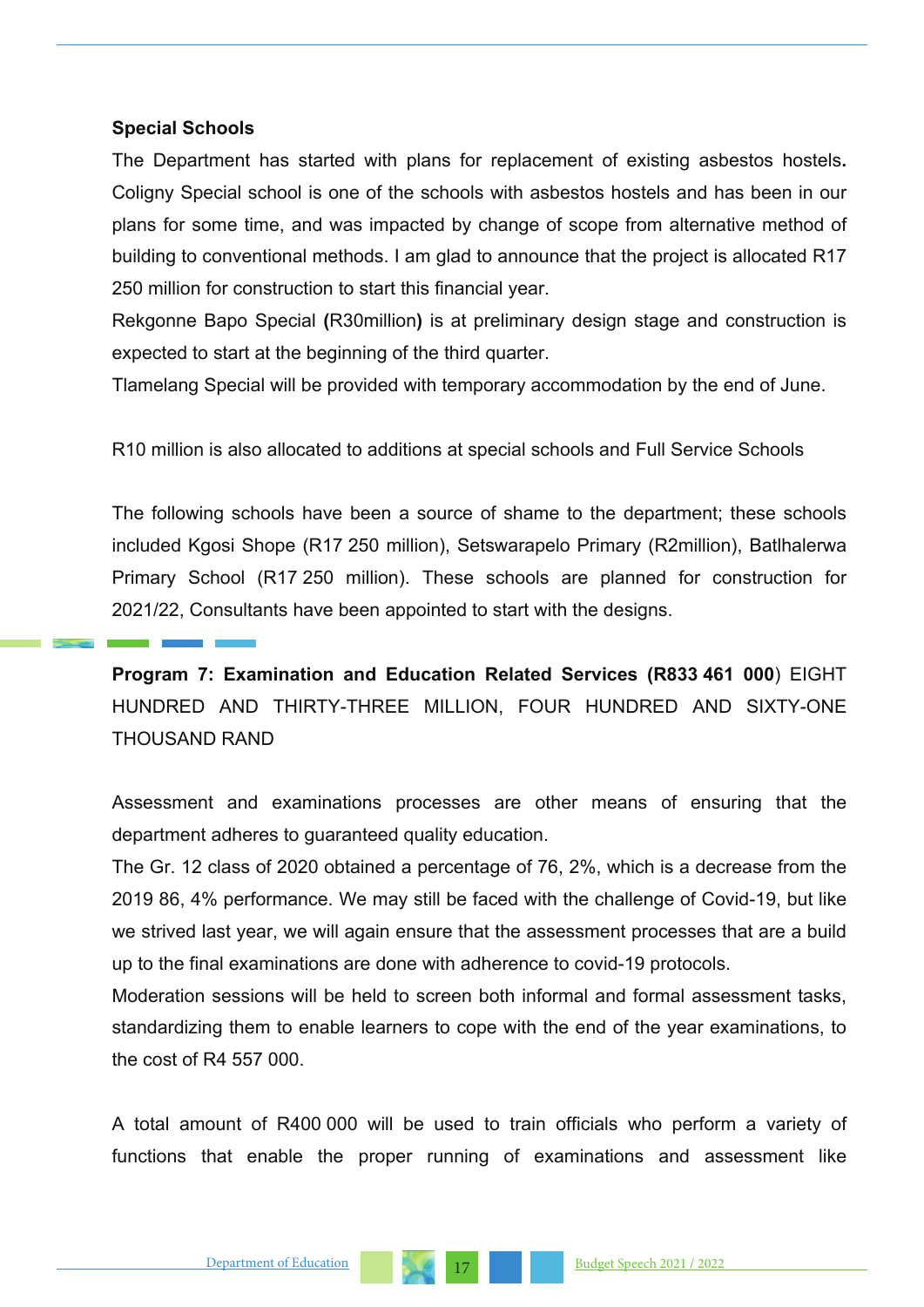invigilators, monitors, venue managers, strong room managers, examiners, moderators, etc.

More funds will also be used to ensure that all these activities are done with strict adherence to Covid-19 protocols during marking and moderation processes.

Already the Provincial Diagnostic reports have been shared with Subject Advisors, and they have shared them with their various subject teachers, all this was done to alert FET teachers of the grey areas identified during the marking of Gr 12 scripts of 2020.

School Management Team (SMT) members of Gr R to 12 are being oriented on the assessment activities they are to pay attention to for the 2021 academic year, and they will be supported to ensure that they afford teachers the necessary support during the year as teachers conduct assessment and examinations activities.

Motlotlegi Mmusakgotla, we will continue to give focus to underperforming schools, both primary and secondary schools, as well as first time matric presenters, like we did in 2020. This is done to ensure that they are at par with the rest of the schools.

As a way for striving to improve quality performance for our learners' quarterly analysis of results will be done from grade 1 to 12 to track performance quarterly so as to allow timeous intervention.

Madam Speaker, the Department continues to support South Africa's HIV prevention strategy by implementing programs aimed at reducing the rate and impact of HIV, STIs, teenage pregnancy, among learners (especially age 15 to 19); and prevention and management of TB infections.

For the **2021/2022** financial year, the Department has been allocated R15 909 000 Learners will participate in Peer Education Programs that teach them about prevention and also encourage them to protect themselves from HIV, STIs, teenage pregnancy and TB. The department will also continue to raise awareness on prevention of alcohol and drug abuse as these are gateways to risky behavior.

In support of equal access to education, the department will continue to implement a Care and Support Program for vulnerable learners. Removing barrier to learning requires a concerted effort to harness collaboration of stakeholders. Therefore, the department will continue with its advocacy program involving other departments, communities as well

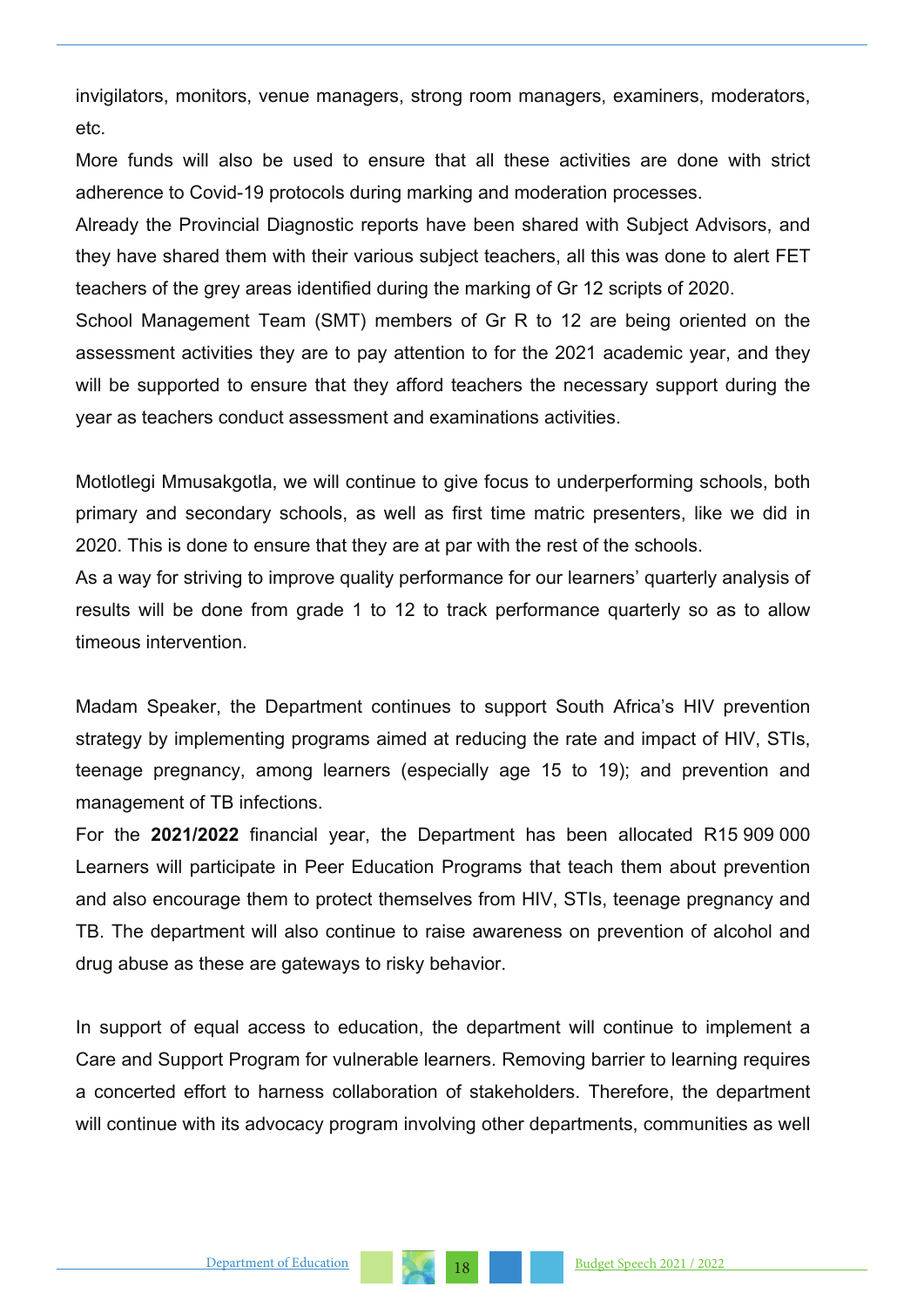as non-governmental organizations to strengthen and support prevention of HIV, STIs, Teenage Pregnancy as well as TB.

## **2021/2022 BUDGET ALLOCATION SUMMARY**

| <b>PROGRAM</b>            | 2021/2022 BUDGET        |                                         |
|---------------------------|-------------------------|-----------------------------------------|
|                           | <b>ALLOCATION</b>       |                                         |
|                           | (R'000)                 |                                         |
| <b>PROGRAM 1:</b>         | R939 886                | <b>NINE HUNDRED AND THIRTY-NINE</b>     |
| <b>ADMINISTRATION</b>     |                         | MILLION, EIGHT HUNDRED AND EIGHTY-      |
|                           |                         | <b>SIX THOUSAND RAND</b>                |
| <b>PROGRAM 2: PUBLIC</b>  | R13 587 364             | THIRTEEN BILLION, FIVE HUNDRED AND      |
| <b>ORDINARY SCHOOLS</b>   |                         | <b>EIGHTY-SEVEN MILLION, THREE</b>      |
|                           |                         | HUNDRED AND SIXTY-FOUR THOUSAND         |
|                           |                         | <b>RAND</b>                             |
| <b>PROGRAM 3:</b>         | R36 894                 | THIRTY-SIX MILLION, EIGHT HUNDRED       |
| <b>INDEPENDENT SCHOOL</b> |                         | AND NINETY-FOUR THOUSAND RAND           |
| <b>SUBSIDIES</b>          |                         |                                         |
| <b>PROGRAM 4: PUBLIC</b>  | R755 239                | <b>SEVEN HUNDRED AND FIFTY-FIVE</b>     |
| <b>SPECIAL</b>            |                         | MILLION, TWO HUNDRED AND THIRTY-        |
| <b>SCHOOL EDUCATION</b>   |                         | <b>NINE THOUSAND RAND</b>               |
| <b>PROGRAM 5: EARLY</b>   | R697 849                | <b>SIX HUNDRED AND NINETY-SEVEN</b>     |
| <b>CHILDHOOD</b>          |                         | MILLION, EIGHT HUNDRED AND FORTY        |
| <b>DEVELOPMENT</b>        |                         | <b>NINE THOUSAND RAND</b>               |
| <b>PROGRAM 6:</b>         | R1 160 486              | ONE BILLION, ONE HUNDRED AND SIXTY      |
| <b>INFRASTRUCTURE</b>     |                         | <b>MILLION AND FOUR HUNDRED AND</b>     |
| <b>DEVELOPMENT</b>        |                         | <b>EIGHTY-SIX THOUSAND RAND.</b>        |
| <b>PROGRAM</b>            | R833 461                | <b>EIGHT HUNDRED AND THIRTY- THREE</b>  |
| <b>7:EXAMINATION AND</b>  |                         | MILLION, FOUR HUNDRED AND SIXTY-ONE     |
| <b>EDUCATION RELATED</b>  |                         | <b>THOUSAND RAND.</b>                   |
| <b>SERVICES</b>           |                         |                                         |
| <b>TOTAL</b>              | R <sub>18</sub> 011 179 | <b>EIGHTEEN BILLION ELEVEN THOUSAND</b> |
|                           |                         | ONE HUNDRED AND SEVENTY NINE RAND       |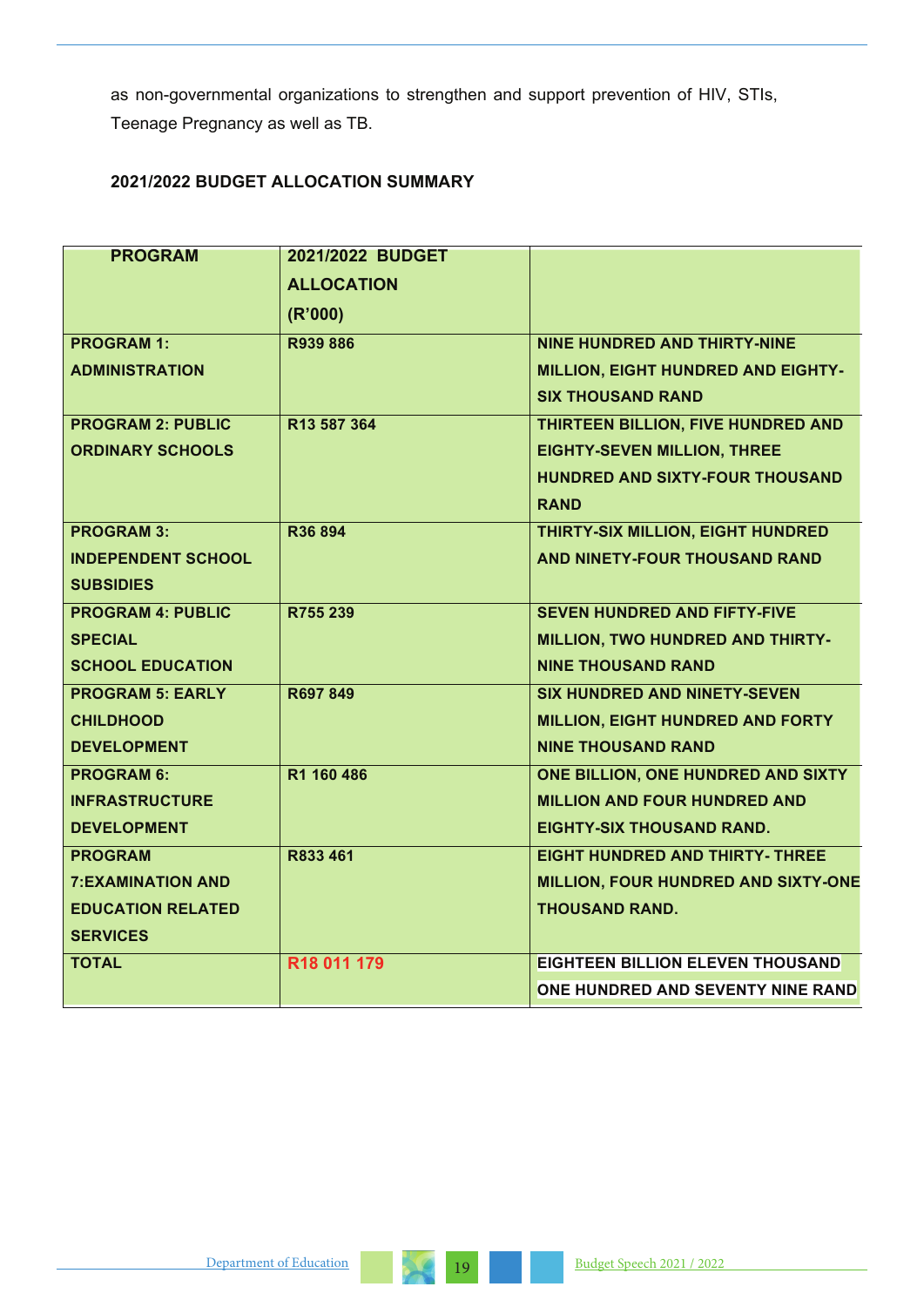#### **FINALLY,**

Honourable Members, let me make the following announcements:

- We have successfully held School Governing Body elections this year.
- We have appointed the District Director for Ngaka Modiri Molema.

- We are gradually and successfully complying with the recommendations of the Auditor-General.

- We have managed to finalise most of the outstanding appeals, only a few remain.
- We have successfully appointed 4088 temporary teachers on a permanent basis

#### **IN CONCLUSION**

Honourable Speaker, allow me to express my gratitude to the following:

- The African National Congress for having faith in me by deploying me as an MEC,
- Alliance partners thank you for your support
- Premier for showing quidance
- Support from EXCO Members

- Portfolio Committee Chairperson Hon, Kabelo Mataboge and Members of the Committee for the guidance and the oversight role they are playing over the Department,

- Administrator, Mr JNT Mohlala and Head of Department, Me. S.M. Semaswe for leading such a huge department,

- Our three Deputy Director Generals, for their commitment in ensuring that the strategic goals of the Department are achieved.

- All Chief Directors and Directors for managing and giving direction in their respectives directorates.

- All the outgoing SGB members and also welcoming the newly elected SGB's for governing our schools.

- The most important people, principals and School Management Team's, teachers, support staff, learners, our supportive parents and all Stakeholders, for the role they are playing in the Department.

- Labour movement for their role in resolving matters affecting employees in the Department.

- Learner movements for encouraging learners to attend school and for solving learners' problems.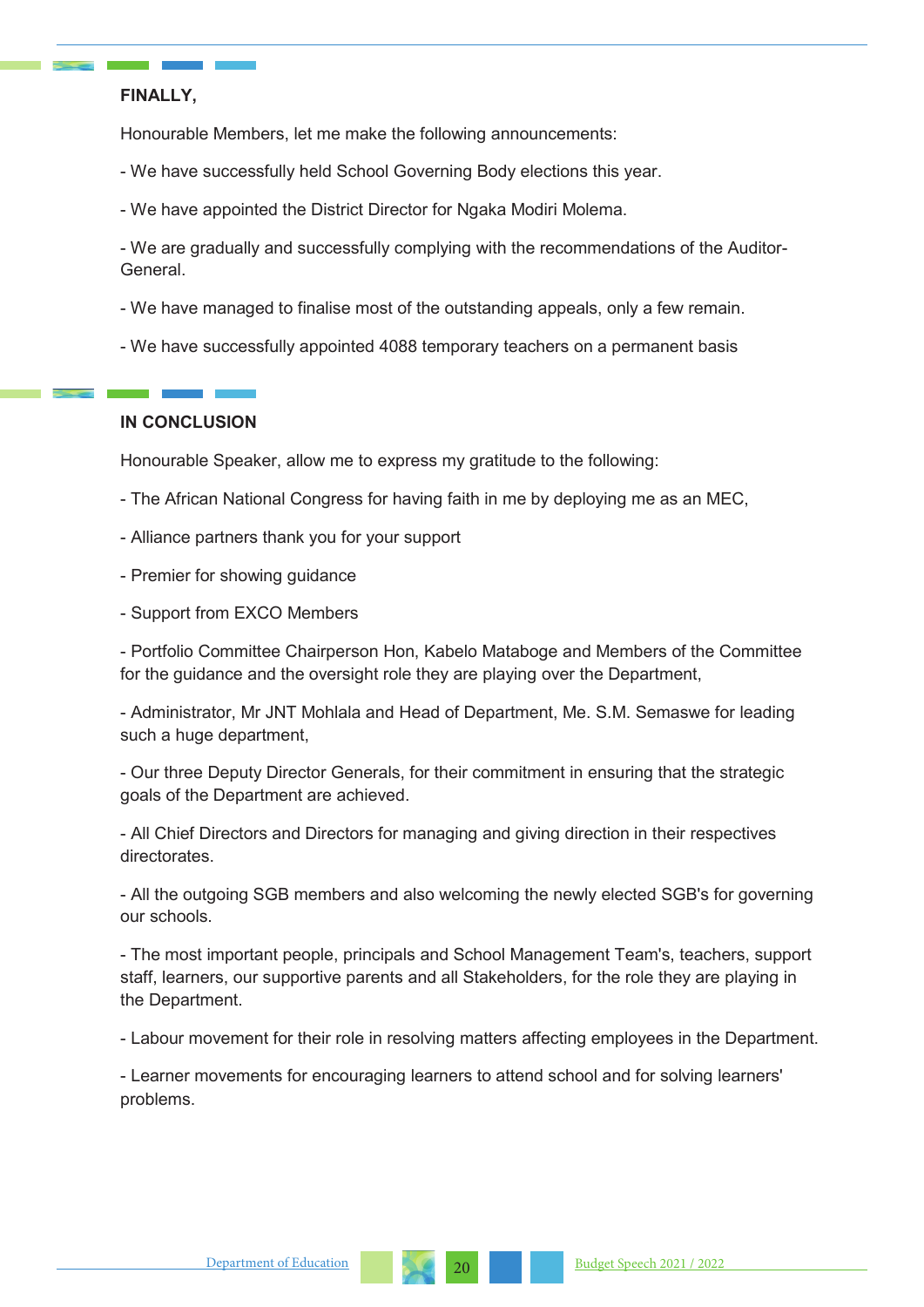- My family, relatives, friends, my office staff and Comrades from the ANC, for the support they give me to perform my task in the Department.

Lastly, the Almighty God

Philippians 4: 13

*"I can do all things through Christ who strengthens me".*

#### **KE A LEBOGA**

#### **THANK YOU VERY MUCH**